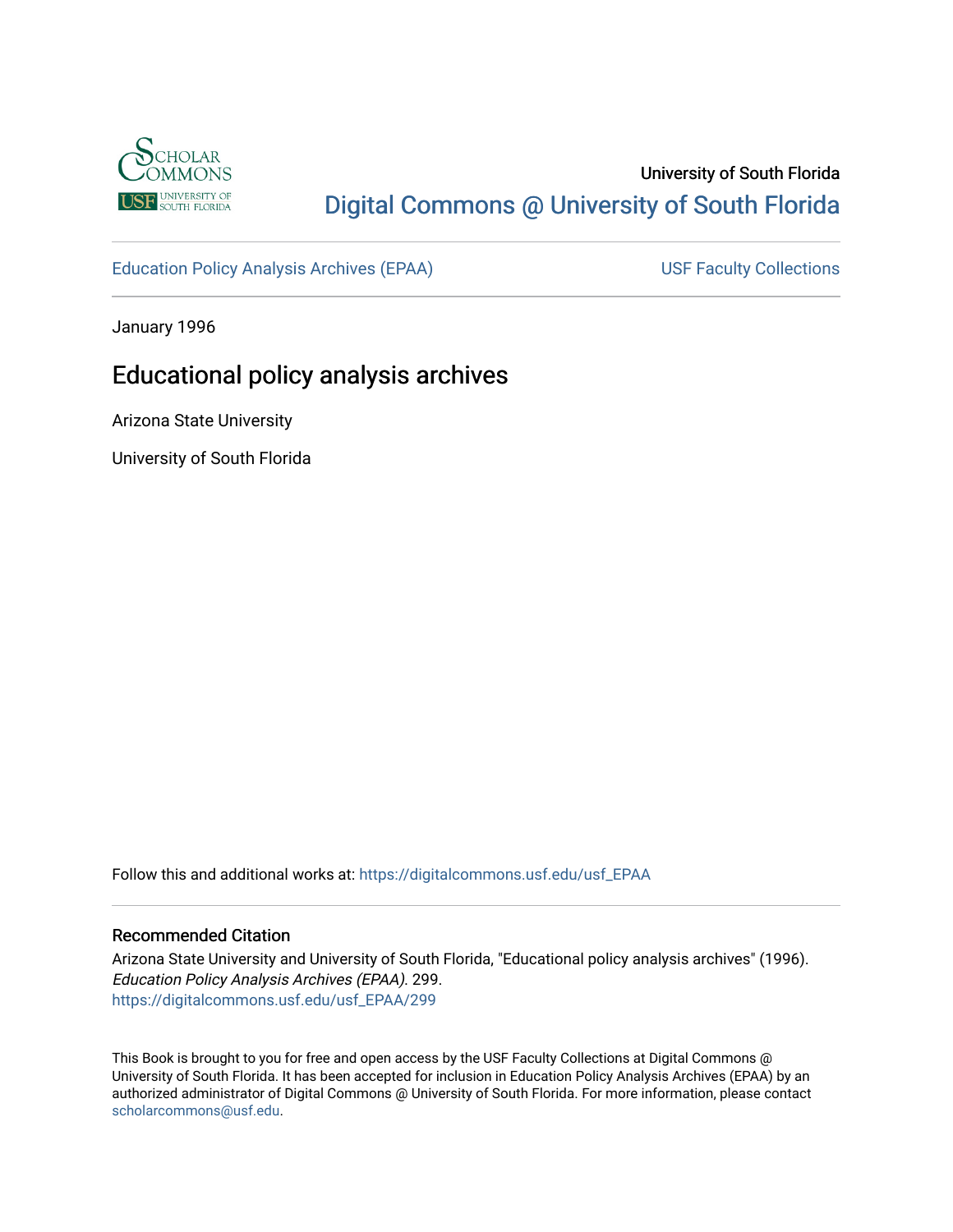# **Education Policy Analysis Archives**

**Volume 4 Number 1 January 23, 1996 ISSN 1068-2341**

A peer-reviewed scholarly electronic journal.

Editor: Gene V Glass,Glass@ASU.EDU. College of Education, Arizona State University,Tempe AZ 85287-2411

Copyright 1996, the EDUCATION POLICY ANALYSIS ARCHIVES.Permission is hereby granted to copy any article provided that EDU POLICY ANALYSIS ARCHIVES is credited and copies are not sold.

> **The Achievement Crisis is Real: A Review of** *The Manufactured Crisis*

# **Lawrence C. Stedman State University of New York-Binghamton**

*stedman@bingsuns.cc.binghamton.edu*

**Abstract:** In a provocative new book, *The Manufactured Crisis,* David Berliner and Bruce Biddle make four sweeping claims about U.S. achievement:

- there never was a test score decline.
- today's students are "out-achieving their parents substantially" (p. 33),
- U.S. students "stack up very well" in international assessments (p. 63), and
- $\bullet$  the general education crisis is a right-wing fabrication.

As a progressive, I'm sympathetic to their concerns, but as a scholar who specializes in this material, I find their analysis deeply flawed and misleading. They mischaracterize the test score decline data, mishandle the international findings, and fail to acknowledge students' continuing low levels of academic achievement.

#### **The Decline**

Although Berliner and Biddle are generally right that achievement has been stable, they ignored important contradictory evidence and the 1970s decline. They claimed "only 'one' test, the SAT" ever suggested a decline (p. 35). This is remarkable. High school students' NAEP civics scores, for example, dropped substantially between 1969 and 1976 and have been slipping ever since. Their science scores also fell during the 1970s and have only partly rebounded. Several commercial tests, such as CTBS and STEP, showed declines in the 1970s. In the late 1980s, senior high school reading scores declined on the MAT while reading and math scores fell in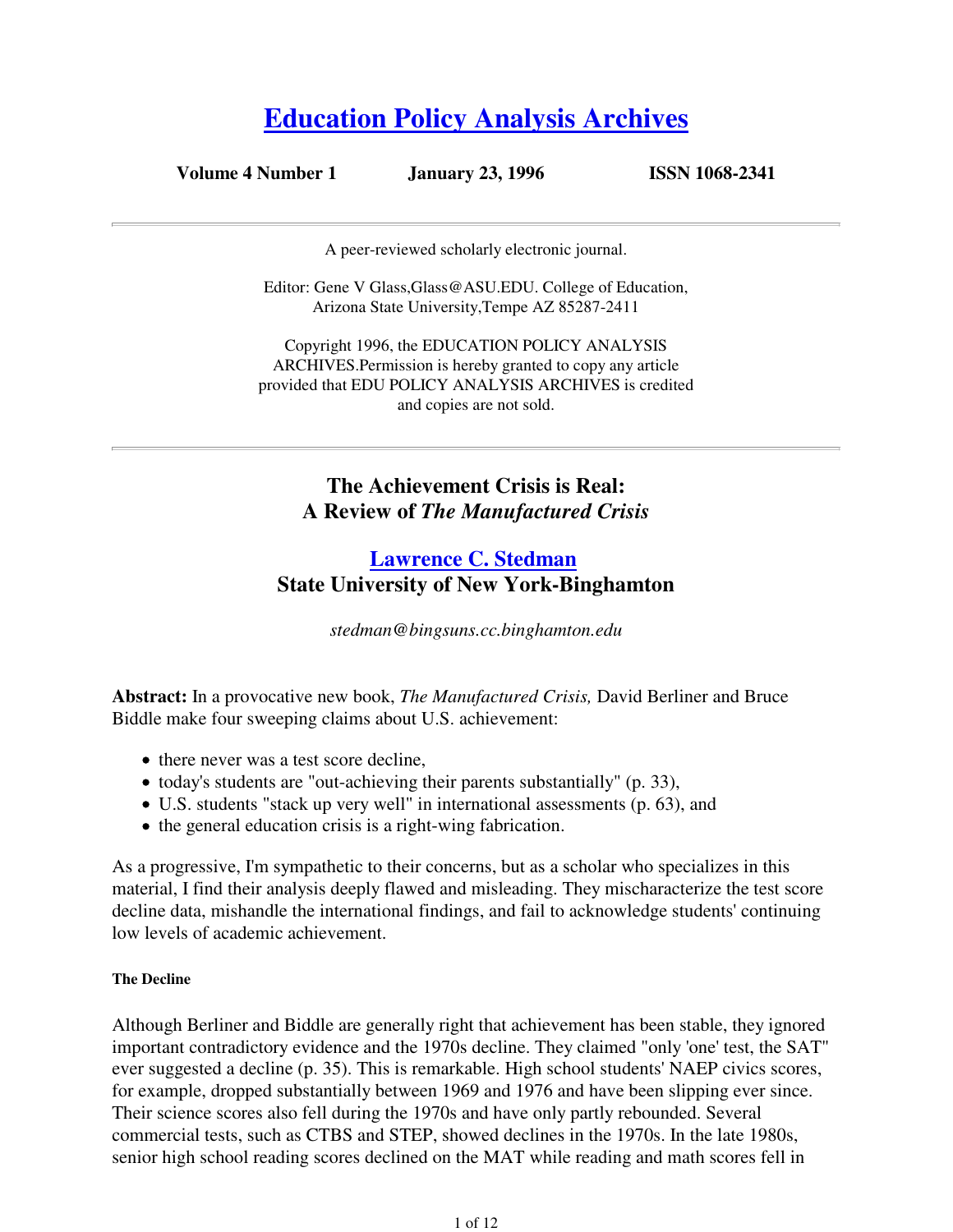many grades on the SRA (Linn, Graue, & Sanders, 1990). In the late 1980s, younger students' NAEP reading and writing performance slipped. (For details, see Stedman & Kaestle, 1991; Stedman, 1993.)

They attributed the SAT decline to demographic changes in test takers, yet never reviewed the evidence which shows this explains much, but not all, of the decline. They used "average" SAT scores to claim minority gains, but this masked minority verbal declines in the late 1970s and late 1980s (Stedman, 1994b). Mexican-American, Puerto-Rican, and Asian American verbal scores were about the same in the early 1990s as they were in 1976.

Berliner and Biddle made sweeping claims about recent gains on commercial tests. Their handling of the Linn, Graue and Sanders study demonstrates how selective they are with evidence. Their graph omitted Linn, Graue and Sanders' SRA data which showed declines in many grades. They only graphed the elementary school data, which hid the less impressive high school scores, some of which were declining or stagnating. They never mentioned that Linn, Graue and Sanders pondered, "But the more important question is: Has student 'achievement' improved in recent years?" and concluded that the answer was "equivocal" (Linn, Graue & Sanders, 1990, p. 13). Linn, Graue and Sanders determined that recent gains were partly caused by districts' repeated use of the same tests rather than by genuine improvement. The 1980s back-to- basics movements also artificially raised scores by frequent testing and skill-drill approaches (Stedman & Kaestle, 1991).

Finally, Berliner and Biddle claimed "virtually all" commercial tests would "show that today's students are out- achieving their parents substantially" (p. 33), yet never presented any evidence to support their claim. They ignored the many reviews of historical trends on equating studies which refute their claim (Stedman & Kaestle, 1987). The best that can be concluded is that this generation of students "generally" performs about the same as earlier ones, but the patterns are complicated and there is contradictory evidence.

Given changing school populations and societal conditions, generally stable scores are still a remarkable accomplishment for U.S. schools. This is an important message that the public needs to hear. Nevertheless, the reality is more complicated than they suggested. Although school critics often exaggerated the extent and ramifications of the declines, many did occur (Stedman and Kaestle, 1991). Berliner and Biddle should have admitted that, on several indicators, our students are not performing as well as they once did.

#### **International Assessments**

U.S. performance in the international arena is not as dismal as school critics have asserted, but it certainly is not as glowing as Berliner and Biddle claim. Our students have done well in reading and elementary school science, middling to poor in geography and secondary school science, and last or near-last in mathematics (Stedman, 1994b). Berliner and Biddle offered several arguments to try to explain the weak U.S. performance but, in doing so, they tacitly acknowledged that our international performance often has been poor.

#### **Opportunity-to-Learn**

Berliner and Biddle's opportunity-to-learn argument is a red herring. International researchers pioneered the use of OTL measures and it is already factored into many results. ETS's 1988 international math and science findings, for example, came only from schools in which "more than 75 percent of the students had already had an opportunity to learn the content" (Lapointe et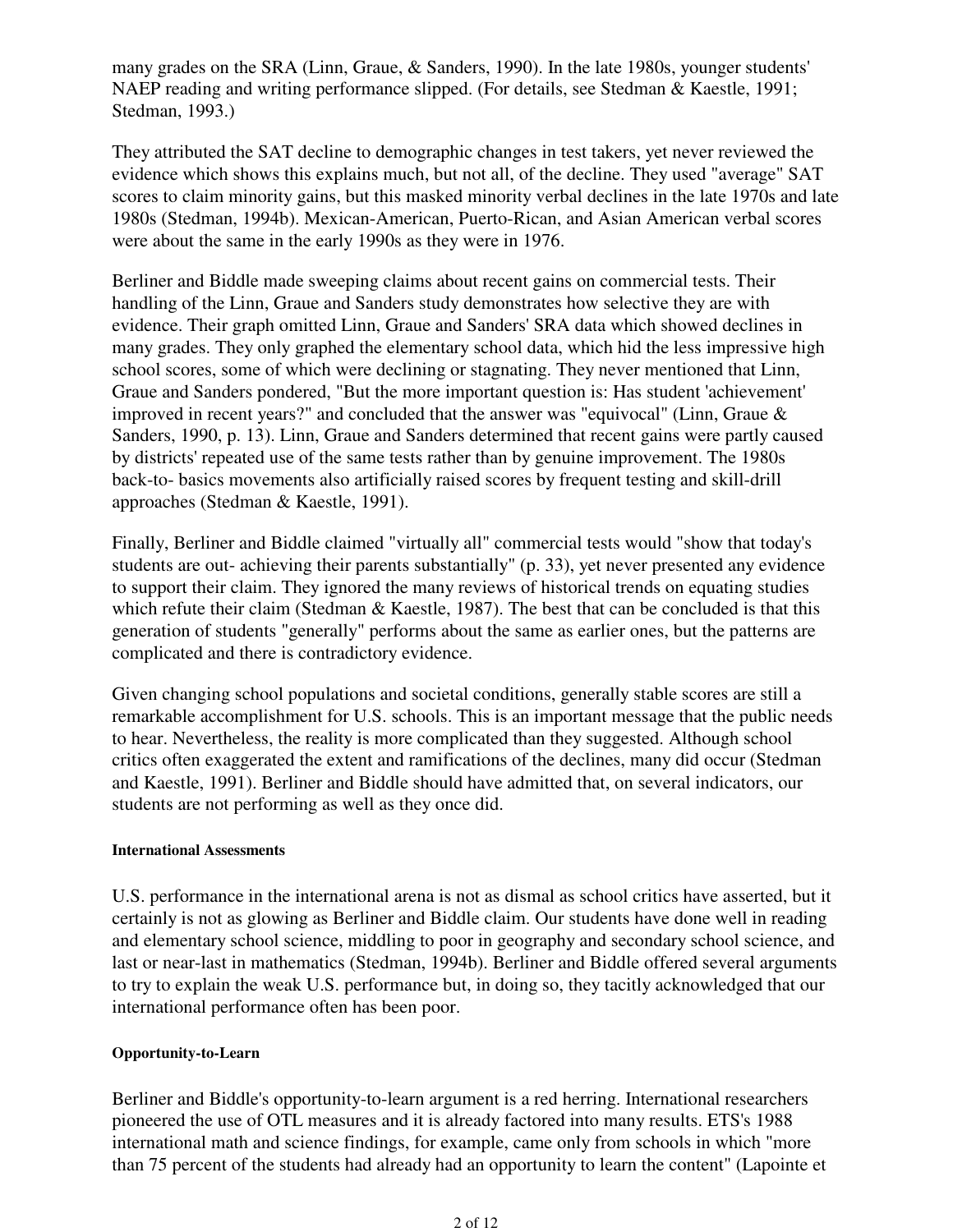al., 1989, p. 33). Even so, the U.S. did poorly whether judged by rankings, proficiency levels, or percentage correct.

Berliner and Biddle claimed that our students are at a disadvantage because we generally delay algebra until 9th or 10th grade. But U.S. students have done poorly in most math areas, not just algebra. In 1988, for example, our 13-year-olds ranked last in arithmetic and measurement and next-to-last in geometry, data organization, and problem solving (NCES, 1991, p. 395). They also had poor results in 1991 in these areas (NCES, 1992, p. 21).

U.S. and Japanese curricula were also more comparable than claimed. In the Second International Mathematics Study, content coverage was similar in arithmetic, geometry, and statistics, yet U.S. students still scored lower (Stedman, 1994a). In a telling analysis, Baker (1993) found that when one considers "only" the test items that U.S. 8th graders were taught during the year, they averaged only 40% correct.

#### **Westbury Study**

The Westbury study was at the heart of their curricular claims, but their handling of it revealed they care more about their argument than the evidence. First, the study has limited implications because it used data that were over a decade old, dealt only with one subject--math, and involved a better-than- usual U.S. 8th grade performance. Second, they did not even report Westbury's comparisons properly. They took his scores for our most advanced 8th grade math classes--the top 25% comprising algebra and pre-algebra--and compared them to the "average" Japanese class! No wonder our algebra classes looked good in their comparison.

What Westbury actually did was compare our most advanced 8th grade math classes to the top fifth of Japanese students. Although this was a fairer approach, it still did not "isolate" the effects of the curriculum, but confounded them with selection effects. U.S. students who study algebra in 8th grade are a select group of 14%, differing from other U.S. students in college expectations, math interest, parental support, social class, and academic ethic. Consequently, one cannot tell how much of their performance reflects their algebra curriculum and how much their background advantages. (Using this comparison directly violated their own research precept--the Principle of Control, p. 159.)

What did Westbury actually find? Our select students did not do that well. Our pre-algebra classes scored only 56% correct and lagged well behind, by a substantial two standard deviations (Westbury, 1992, p. 21). Our algebra classes scored comparably to the Japanese classes, but this was hardly surprising. They were an elite group of only 14% of our classes compared to a less select 20% of the Japanese students. They were judged only on the algebra portion of the test, yet they had spent more of their time on algebra (formulas and equations), 61% to 26%, and had covered more of the test problems, 88% to 82%, than the Japanese students (Westbury, 1992, p. 20, p. 21). (So much for claims that curricula were equated!). In two other test areas, geometry and measurement, they even scored below the "average" Japanese class (Stedman, 1994a). Finally, our 8th graders were older and had been in school longer--the Japanese students were only 7th graders!

Berliner and Biddle ignored Westbury's analysis of U.S. calculus classes, yet this tested the overall quality of our best math programs given to our best students. Our calculus classes fared poorly, however, substantially trailing the "average" Japanese class in every tested area (Stedman, 1994a). Given all this, it was misleading for them to claim that "U.S. teachers and schools are [not] deficient compared with those in Japan" (p. 56) and to conclude that "Many,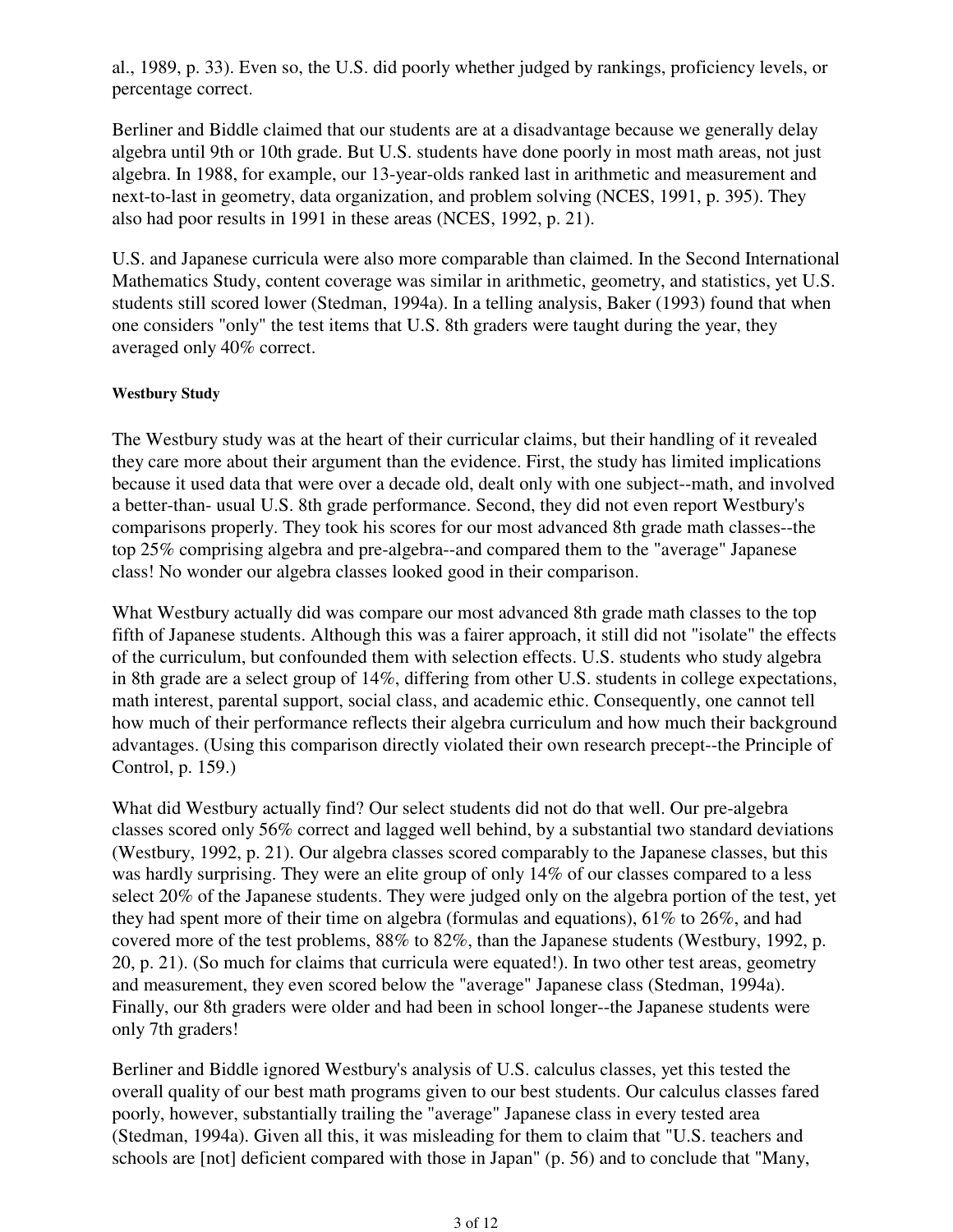perhaps most, of the studies' results were generated by differences in curricula" (p. 63).

#### **Variability Argument**

Berliner and Biddle tried to explain away poor U.S. international performance by claiming our achievement is "a 'lot' more variable" (p. 58) than other countries, but offered no evidence. In fact, the 1991 IAEP math and science studies showed our variability was similar to that of other nations and less than that of Taiwan and Korea, the leading performers (cf. 10th & 90th percentiles, NCES, 1993b, p. 56; NCES, 1993a, p. 415).

#### **States-to-Nations Comparison**

They never mentioned that the states-to-nations comparison they cited was designated "experimental" and technically problematic (see caution, NCES, 1993b, pp. 54, 94). The international scores were projections from a U.S. sample that took both the NAEP and IAEP tests. No international student ever took the NAEP test and it is unclear that the IAEP-NAEP relationship would be the same for students in other countries. Our states had two important advantages. Our students were older--over half were 14-15 years old whereas the international students were 13-year- olds. Our states' scores came from the 1992 NAEP assessment and were higher than what was projected for the U.S. (cf. NCES, 1993c, p. 83; NCES, 1993b, p. 56).

Finding that a few select, typically high-scoring mid-Western states did well in the comparison is not surprising. What is staggering is that our best state scores were only the "average" level in Taiwan and Korea! Berliner and Biddle did not report that the same comparison showed that the typical U.S. student was two years behind the average Taiwanese student and scored only around Taiwan's and Korea's 25th percentile (NCES, 1993b, pp. 54, 56). It also showed that only 13-16% of U.S. students reached the proficient level, while 35-43% of Taiwanese and Korean students did (Pashley & Phillips, 1993).

#### **Social Inequality Argument**

Although racism and social inequality have taken a severe toll on many of our students' academic development, this does not explain the poor general performance of U.S. students. The math deficit, for example, is not simply a minority student problem. In 1992, only 30% of "white" U.S. 8th graders demonstrated proficiency in the NAEP math assessment; over a quarter did not even make the basic level (NCES, 1993c, pp. 101-102). Nor are our problems due to low-achievers. Even our top half have not kept pace internationally in math and science (Stedman, 1994a).

Although U.S. students do not generally fail in international comparisons, it is misleading for Berliner and Biddle to claim that "they stack up very well" (p. 63).

#### **Low Achievement**

The book's central problem is that Berliner and Biddle tell only part of the story. Although achievement trends, for the most part, have been stable, academic and general knowledge have been at low levels for decades (Stedman, 1993).

In math, NAEP analysts recently concluded that "less than half (of high school seniors) appeared to have a firm grasp of seventh-grade content" (Mullis et al., 1991, p. 80). They have trouble even with simple problems involving fractions, decimals, and percents.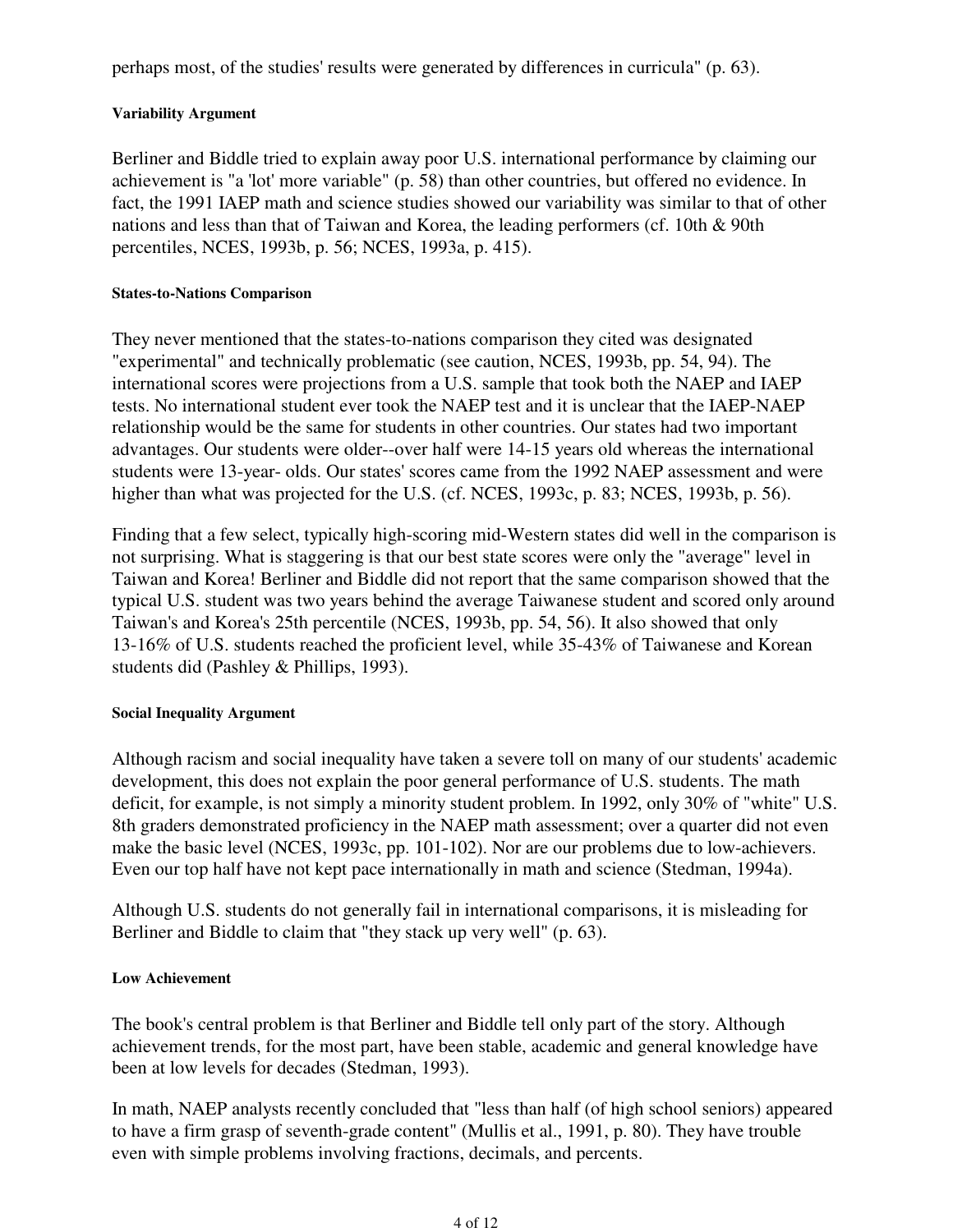Few high school students have done well on NAEP writing tests. Only about a third wrote adequate papers and only a small percentage could write "elaborated" papers. The one bright spot is their competence in basic grammar and punctuation.

Our functional illiteracy rate remains around 20-30%--meaning that millions of adults have trouble with common day-to-day reading tasks (Stedman & Kaestle, 1987; Kirsch, 1993).

Students lack basic knowledge in history and literature. In the late 1980s, substantial majorities of our 17-year-olds did not recognize that Upton Sinclair was a muckraker, the Scopes trial dealt with evolution, Jim Crow laws segregated blacks, or the time period of the Civil War. A majority did not recognize classics by Shakespeare, Chaucer, Conrad, and Whitman and were unfamiliar with major women and African-American writers. These were straight- forward multiple-choice questions deliberately designed without the usual distractors.

Geographical knowledge also has often been poor. In 1988, Gallup repeated a survey given to adults in 1947 and concluded that "Americans' geographic literacy has gotten worse in the last forty years." They found that, "From outline maps, the average American can identify only four of twelve European countries, less than three of eight South American countries, and less than six of ten U.S. states" (Gallup Organization, 1989, p. 162).

#### **Rejoinders**

Instead of reviewing and acknowledging this evidence, Berliner and Biddle offer several rejoinders why such findings don't matter. They suggest that the standards for knowledge are unrealistic and are those of classicists, historians, and test designers. Most people, however, would expect high school seniors to be competent in 7th grade math, literacy, and basic social studies information.

#### **Breadth of Experience**

They argue that U.S. students are focused on a breadth of experience, but this does not excuse our low achievement. Certainly academic achievement is one of our goals and should be one of our strengths. Nor is it clear that U.S. students have a monopoly on breadth or richness of experience. Portraits of Japanese elementary schools clearly show that students are not academic automatons, but are engaged in rich curricular and extra- curricular activities--calligraphy, sewing, hands-on math and science activities, group problem-solving, electronics, dance, musical training, play, reading, physical exercise, cooperative learning, school jobs, etc. (Stevenson & Stigler, 1992).

#### **Scaling Problems**

They rightly argue NAEP scales are flawed, but this does not explain students' poor performance or limited knowledge. Contrary to their assertions, it doesn't require tough questions to generate scale scores or discriminate among U.S. students. The problems at the highest NAEP levels are actually fairly easy. The 300 level in math, for example, includes simple decimal problems and level 350 has "routine problems involving fractions and percents." This is junior high general math, yet 17-year-olds have trouble with it! In history, many 350 level problems required nothing more than simple recognition of basic facts. (For a more detailed look at NAEP findings as well as its scaling problems, see Stedman, 1993.)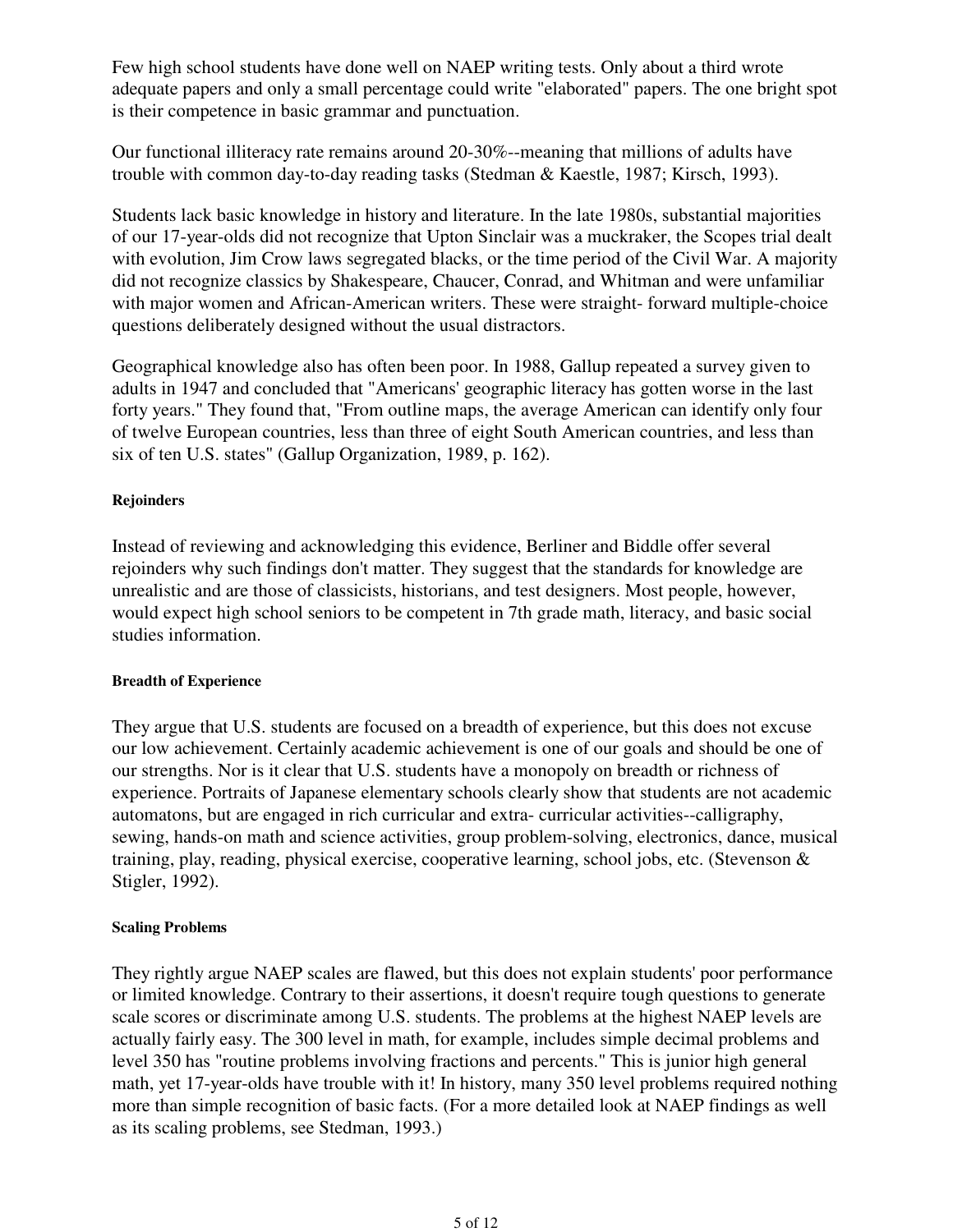Many findings of low performance do not come from traditionally scaled tests. The writing results involve authentic holistic evaluations and thus avoid the scaling problems. The functional illiteracy estimate came from tests of many different designs and was derived through a systematic analysis of individual items not scaled results. The true rate might even be higher because some tests used items that were easier than their real-life counterparts and did not test dropouts, the homeless, prisoners, or non-English speakers (Stedman and Kaestle, 1987). Low levels of civic literacy and general knowledge were revealed in national surveys as well as standardized tests.

#### **Details of Low Achievement**

Careful reviews of individual items and sets of items have avoided many scaling problems and still indicate students struggle with basic material (Carpenter et al, 1988, 1982). Math educators found that students "exhibit serious gaps in their knowledge" and often learn "concepts and skills at a superficial level" They concluded that "students' achievement at all age levels shows major deficiencies" (Carpenter et al, 1988, pp. 40-41). In 1990, for example, only around half the 17-year-olds could convert a decimal to a fraction, find a number given a percent, estimate a square root, and use the properties of triangles (Mullis et al, 1991, pp. 302-309). 34% could not even find the area of a rectangle, given a diagram and the length of two sides (Mullis et al, 1991, p. 306).

Although students' geographical knowledge is better than many have asserted, there still are serious problems (Stedman, 1993). 15-40% of high school students had trouble with basic geographical material. Most could not interpret a graph showing birth and death rates. Given the Vietnam War, it is unsettling that 63% of our high school seniors could not locate Southeast Asia on a world map. 64% did not know Saudi Arabia's location, although this was before the Persian Gulf War. Half could not answer such simple questions as the following:

The construction of the Panama Canal shortened the sailing time between New York and [London, Port-au-Prince, Rio de Janeiro, San Francisco]

Functional literacy tests have produced some disturbing findings. Twenty percent of the population, for example, had trouble reading and understanding dosage information on medicine bottles. Similar percentages had problems with a housing inspection notice, basic coupons, and price per unit weight. About a third failed at figuring out train schedules, how much change should come from a purchase, and which subjects had improved on a report card.

Student achievement may be even worse than these findings suggest. The NAEP data do not include dropouts who presumably would score lower. To reach a given NAEP level, students only have to answer correctly 65-80% of its problems. The burden on students is light. Compared to the SATs and achievement tests, which can be half-day or all-day affairs, the NAEP tests are short, only 45 minutes. The tests are predominantly multiple choice, recognition-based rather than open-ended, recall which make them easier for students to do well on.

#### **Real-World Relevance**

Berliner and Biddle argue that findings about low achievement are irrelevant because the tests did not measure real-world problem solving. This is a curious position given that their claims about stable achievement trends came from these same tests! There are several problems with their argument. First, many tests that showed low achievement did measure the knowledge and skills needed in the real world. The functional literacy tests, for example, used real-world tasks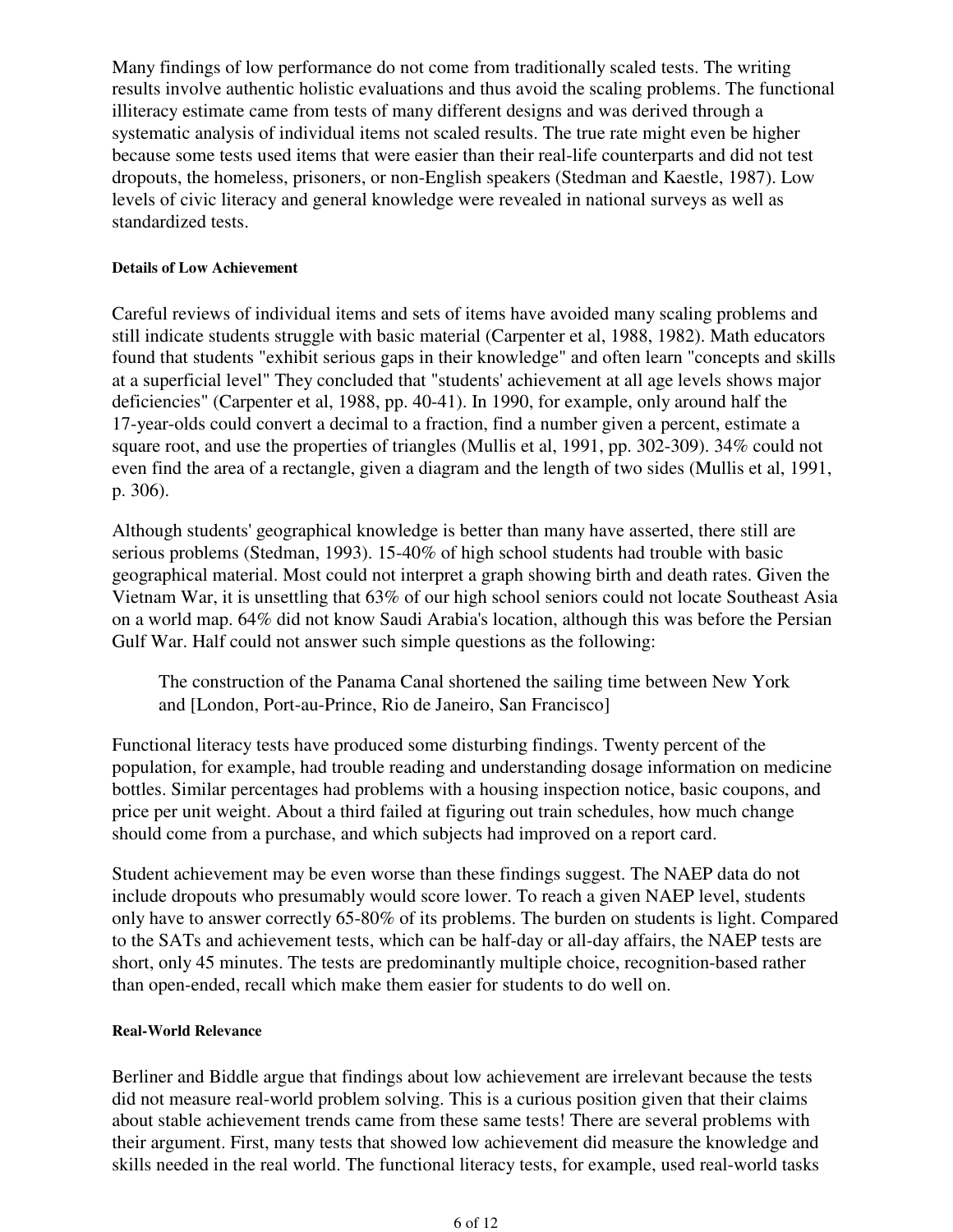with real-world materials. Math tests have involved calculators. graphing, and open-ended items. NAEP reading tests have used poetry, newspaper articles, and passages from real literature.

Second, in-school and out-of-school tasks, although different in many ways, still involve related abilities. Standardized tests give some indication of real-world problem solving ability. One indication of this is the marked correlation between scores on traditional tests and those on authentic assessment measures (Wang, Haertel, and Walberg, 1993, p. 371).

Third, "real-world problem-solving" is not our only educational goal. General knowledge, some of which can be measured successfully via multiple-choice testing, is an important goal in itself. We want informed and knowledgeable citizens. Historical knowledge can play a central role in understanding public policy debates.

Consider the on-going and highly-charged debates over immigration policy and affirmative action. How can we expect students and young adults to make informed appraisals of the arguments when they are ignorant about the history of race relations in this country? NAEP testing in the 1980s showed that the vast majority of high school students did not know what Jim Crow laws were, what the 3/5ths Compromise was, or what the Emancipation Proclamation actually did. Substantial percentages did not know what Plessy v. Ferguson or Brown v. Board of Education were about. They lacked basic information pertaining to the Civil War, one of our nation's epochal events and a key force in shaping race relations. Sizable majorities were unfamiliar with the Missouri Compromise, nullification, the Dred Scott decision, the dates of Civil War, and the dates of Lincoln's term. Such ignorance is not an artifact of an obscure psychometric scaling procedure. Knowledge does matter.

Fourth, there likely will be little comfort in results from more authentic, real-world testing. NAEP is increasingly using performance assessment--the new science test, for example, includes drawing tasks, writing, and open-ended questions. The new reading assessment has longer passages and is 40% open-ended. Students, however, often do more poorly on the open-ended versions of test items. When their understanding of a subject is probed, surprising gaps and confusions often appear (Bridgeman, 1992; Martinez, 1991; NAEP, 1983, p. 32; Rogers & Stevenson, 1988). Future assessments are likely to produce even more disturbing news about low achievement than we have now.

Finally, Berliner and Biddle argue that school critics focused more on the imagined economic consequences of low achievement than on the actual achievement evidence. I agree. Soon after the "Nation at Risk" report appeared, I argued that it made too much of a high-skilled, hi-tech future economy as a rationale for reforming education (Stedman and Smith, 1983). But the actual evidence is troubling and Berliner and Biddle did not examine it. The low levels of achievement are unimpressive results for 12 years of schooling. The tests do measure much of what is being taught in our schools and show we are not succeeding in our efforts. A complex, democratic society needs a well-read and knowledgeable citizenry and yet the evidence shows we are not accomplishing this.

#### **Teaching Methods and Student Work Habits**

Our achievement problems are deep-seated, widespread, and long-standing. But this is not the only reason for fundamental and far-reaching school reform. Teaching methods and student work habits also leave much to be desired (Stedman, 1993). Although there are a few bright spots, such as the frequent use of demonstrations in science classes, the portrait is troubling. NAEP analysts found math instruction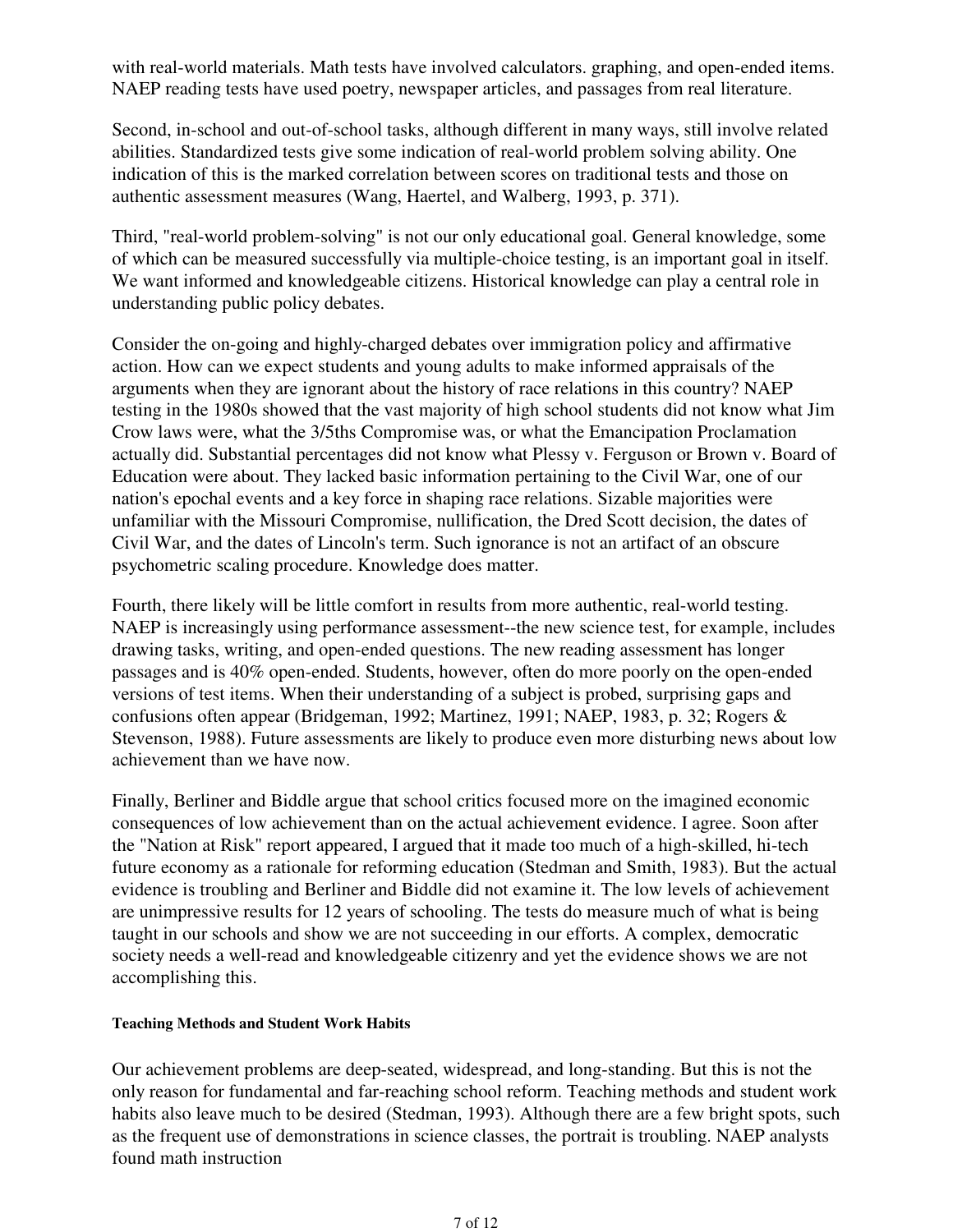"continues to be dominated by teacher explanations, chalkboard presentations, and reliance on textbooks and workbooks. More innovative forms of instruction--such as those involving small group activities, laboratory work, and special projects--remain disappointingly rare." (Dossey et al, 1988)

History and civics classes are dominated by textbooks, tests, quizzes, and short-answer questions. It is unusual to find students working in groups or writing long papers. Writing instruction in the schools is also limited and is focused on mechanics. Only about a fourth of 8th graders report that their teachers spend more than an hour a week on writing.

Interest in science has not been sparked. In 1986, fewer than a fourth of 11th graders reported working on science-related hobbies or talking with friends about science. Only about a third reported going to a science museum or trying to fix something electrical or mechanical.

Students do little schoolwork. The data on homework and TV watching are revealing. In 1990, only about a third of our 17- year-olds reported spending over an hour a day on homework, whereas half reported watching 3 or more hours of TV daily! Reading has been shortchanged. In 1986, over half the 11th graders reported reading on their own less than once a week; about a fifth reported they never did!

One cannot look over this information without a sense that our schools are not what they should be. Over the past decade, thought-provoking ethnographies and school profiles by Boyer, Fine, Goodlad, Oakes, Sizer, and others have portrayed a school system in crisis. What we're seeing, particularly at the high school level, is that students are often disengaged, teachers' work is often factory-like, and intellectual life is often poor. These accounts were hardly the products of right-wing ideologies (cf. Berliner & Biddle, Chapter 4, pp. 140-141).

Reformers have been busy. They know that the schools are not better than ever, but rather, more than ever, they need to be different than they are. Teachers and other educators who are intimately involved in the life of schools recognize there is a serious problem. There are major reform efforts affecting every major aspect of education: curriculum, evaluation, funding, governance, pedagogy, and school organization. Local educators are not mere pawns in a conservative political chess game, but have been responding actively to real needs and problems.

#### **The Scope of Reform**

Fixing the schools is a crucial part of solving our long- standing academic problems. But we also need to create a society that values scholarship and learning over commercialism and entertainment. This will require a major political and economic transformation.

Educators must challenge the vested interests that are more interested in profits than the welfare of communities and civil society. We must fight the economic displacements that disrupt families, produce violence, and undermine students' development. We must take on the media conglomerates that are focused more on selling products than nurturing our cultural and intellectual life. We must change a system that values the bombastic broadsides of radio talk show hosts and political candidates over reasoned and civil discourse.

To succeed in our most troubled communities, we will need to overhaul school financing systems and break down powerful, entrenched bureaucracies. But school reform is no substitute for job creation, income redistribution, and political empowerment. We must make our educational efforts part of a broader social and political agenda, one that promotes full employment,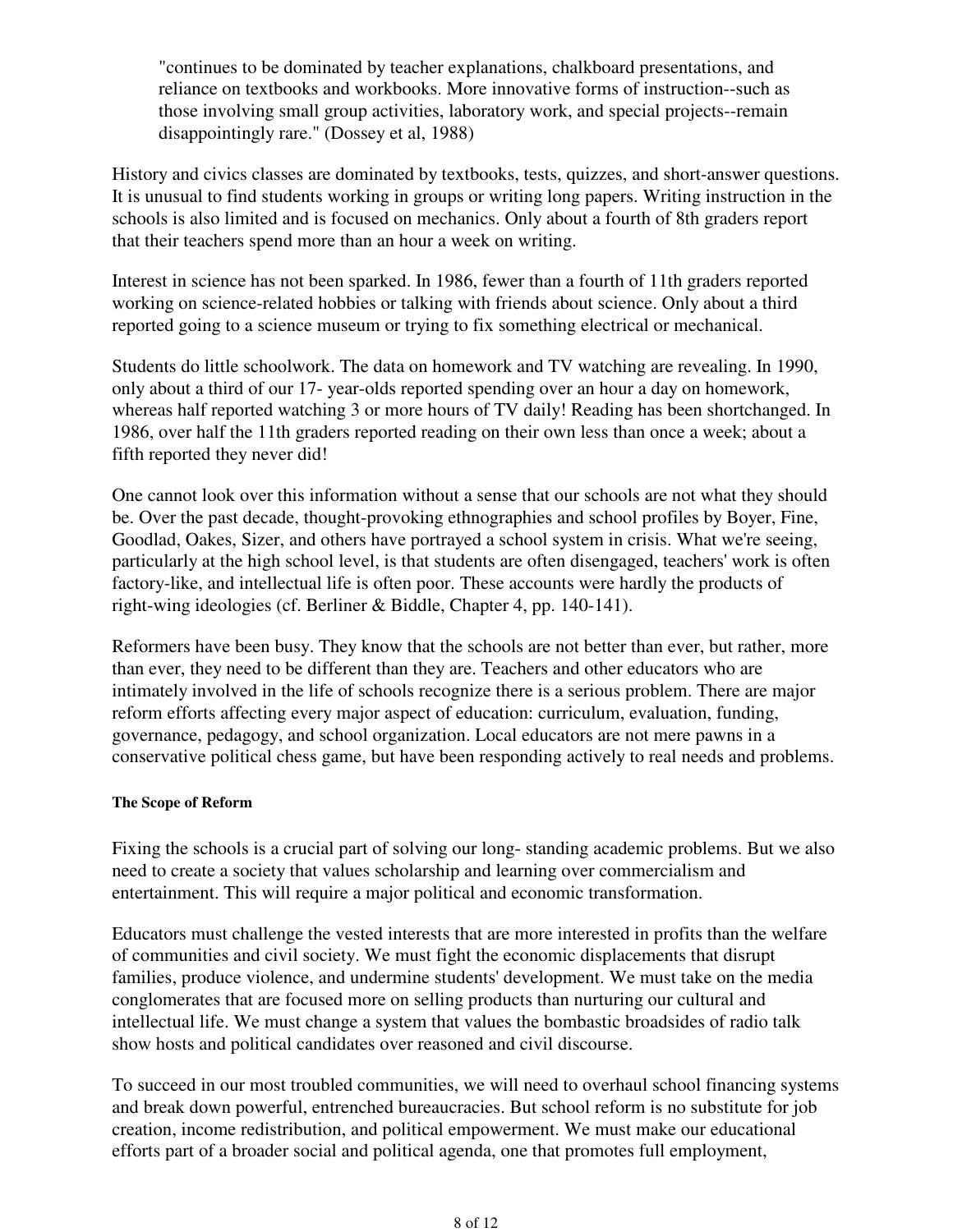community revitalization, and civic participation.

#### **Conclusion**

In the 1980s, school critics often exaggerated the size and extent of the test score decline. In spite of enormous changes in society and school populations, U.S. achievement has been remarkably stable for many decades. But it remains inadequate and at low levels. Ignoring this evidence or arguing it is a right- wing fabrication hampers much needed school reform. The crisis is real, what is actually being manufactured here is a new mythology about U.S. student achievement.

Interested readers can find an in-depth--and balanced-- treatment of the achievement evidence in several of my recent articles. I examine the NAEP data in the November 1993 Phi Delta Kappan, the Sandia Report and the SAT data in the January-February 1994 Journal of Educational Research, and the international data in the October 1994 Educational Researcher.

#### **References**

Baker, D. P. (1993). Compared to Japan, the U.S. is a low achiever Really. *Educational Researcher,* 22(3), 18-20.

Berliner, D.C. and Biddle, B.J. (1995). *The Manufactured Crisis: Myths, Fraud, and the Attack on America's Public Schools*. Reading, MA: Addison-Wesley.

Bridgeman, B. (1922, Fall). A comparison of quantitative questions in open-ended and multiple-choice formats. *Journal of Educational Measurement,* 269+.

Carpenter, T. P., Corbitt, M. K., Kepner, H. S., Jr., Lindquist, M. M., & Reys, R. E. (1982). Student performance in algebra: Results from the National Assessment. *School Science and Mathematics* (October), 514-531.

Carpenter, T. P., Lindquist, M. M., Brown, C. A., Kouba, V. L., Silver, E. A., & Swafford, J. O. (1988). Results of the fourth NAEP assessment of mathematics. *Arithmetic Teacher* (December), 38-41.

Dossey, J. et al. (1988). The Mathematics Report Card. Princeton, New Jersey: Educational Testing Service.

Gallup Organization (1989). The Gallup Poll public opinion 1988. Wilmington, Delaware: Scholarly Resources.

Kirsch, I. S. (1993). Adult literacy in America. Washington, D.C.: National Center for Education Statistics.

Lapointe, A., Mead, N., & Phillips, G. (1989). A world of differences. Princeton, New Jersey: Educational Testing Service.

Linn, R. L., Graue, M. E., & Sanders, N. M. (1990). Comparing state and district results to national norms: The validity of claims that "everyone is above average". *Educational Measurement: Issues and Practice* (Fall), 5-14.

Martinez, M. (1991, Summer). A Comparison of Multiple-Choice and Constructed Figural Response Items. *Journal of Educational Measurement,* 131-45.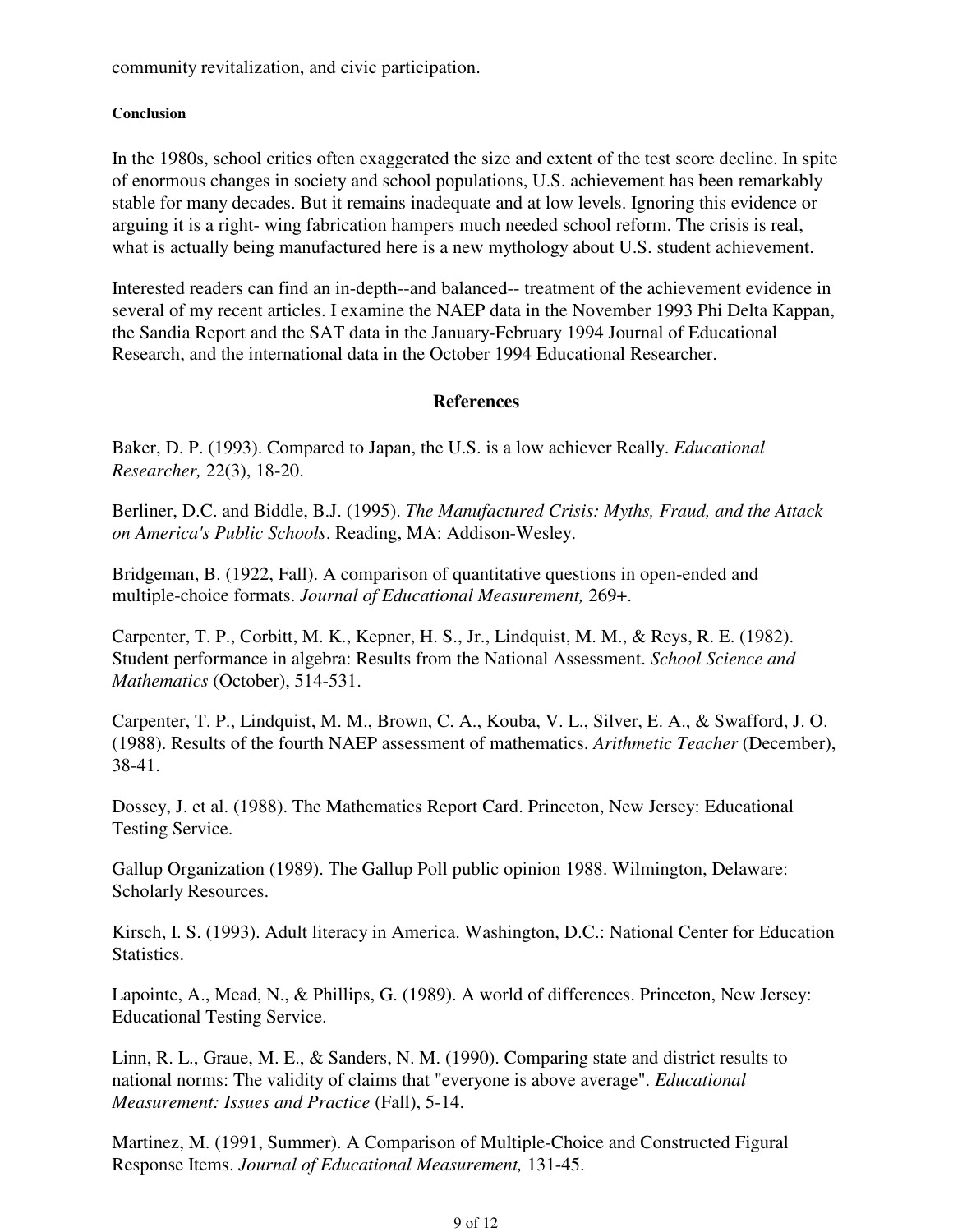Mullis, I. V. S., Dossey, J. A., Owen, E. H., & Phillips, G. W. (1991). The Sate of Mathematics Achievement. Washington, D.C.: U.S. Department of Education.

NAEP (1983). The Third National Mathematics Assessment. Report No. 13-MA-01. Denver, Colorado: Education Commission of the States.

National Center for Education Statistics (1993a). Digest of education statistics 1993. Washington, D.C.: U.S. Department of Education.

National Center for Education Statistics (1993b). Education in States and Nations. Washington, D.C.: U.S. Department of Education.

National Center for Education Statistics (1993c). NAEP 1992 Mathematics Report Card for the Nation and the States. Washington, D.C.: U.S. Department of Education.

Pashley, P. J. & Phillips, G. W. (1993). Toward world-class standards: A research study linking international and national assessments. Princeton, New Jersey: Educational Testing Service.

Rogers, V. & Stevenson, C. (1988, February). How Do We Know What Kids Are Learning in School? *Educational Leadership,* 68-75.

Stedman, L. C. (1993). The condition of education: Why school reformers are on the right track. *Phi Delta Kappan,* 75 (3), 215-225.

Stedman, L. C. (1994a). Incomplete explanations: The case of U.S. performance in the international assessments of education. *Educational Researcher,* 23(7), 24-32.

Stedman, L. C. (1994b). The Sandia Report and U.S. achievement: An assessment. *Journal of Educational Research* (January- February), 133-146.

Stedman, L. C. (1995). The new mythology about the status of U.S. schools. *Educational Leadership,* 52(5), 80-85.

Stedman, L. C. & Kaestle, C. F. (1987). Literacy and reading performance in the United States, from 1880 to the present. *Reading Research Quarterly* (Winter), 8-46.

Stedman, L. C. & Kaestle, C. F. (1991). The great test score decline: A closer look. In C. F. Kaestle, H. Damon-Moore, L. C. Stedman, K. Tinsley, & W. V. Trollinger (Eds.), *Literacy in the United States* (Chapter 4). New Haven: Yale University Press.

Stedman, L. C. & Smith, M. S. (1983). Recent reform proposals for American education. *Contemporary Education Review,* 2(2), 85- 104.

Stevenson, H. & Stigler, J. (1992). *The learning gap: Why our schools are failing and what we can learn from Japanese and Chinese education.* New York: Simon and Schuster.

Wang, M, Haertel, G., & Walberg, H. (1993). Toward a knowledge base: Why, how, for whom? *Review of Educational Research,*

Westbury, I. (1992). Comparing American and Japanese achievement: Is the United States really a low achiever? *Educational Researcher,* 21(5), 18-24.

# **About the Author**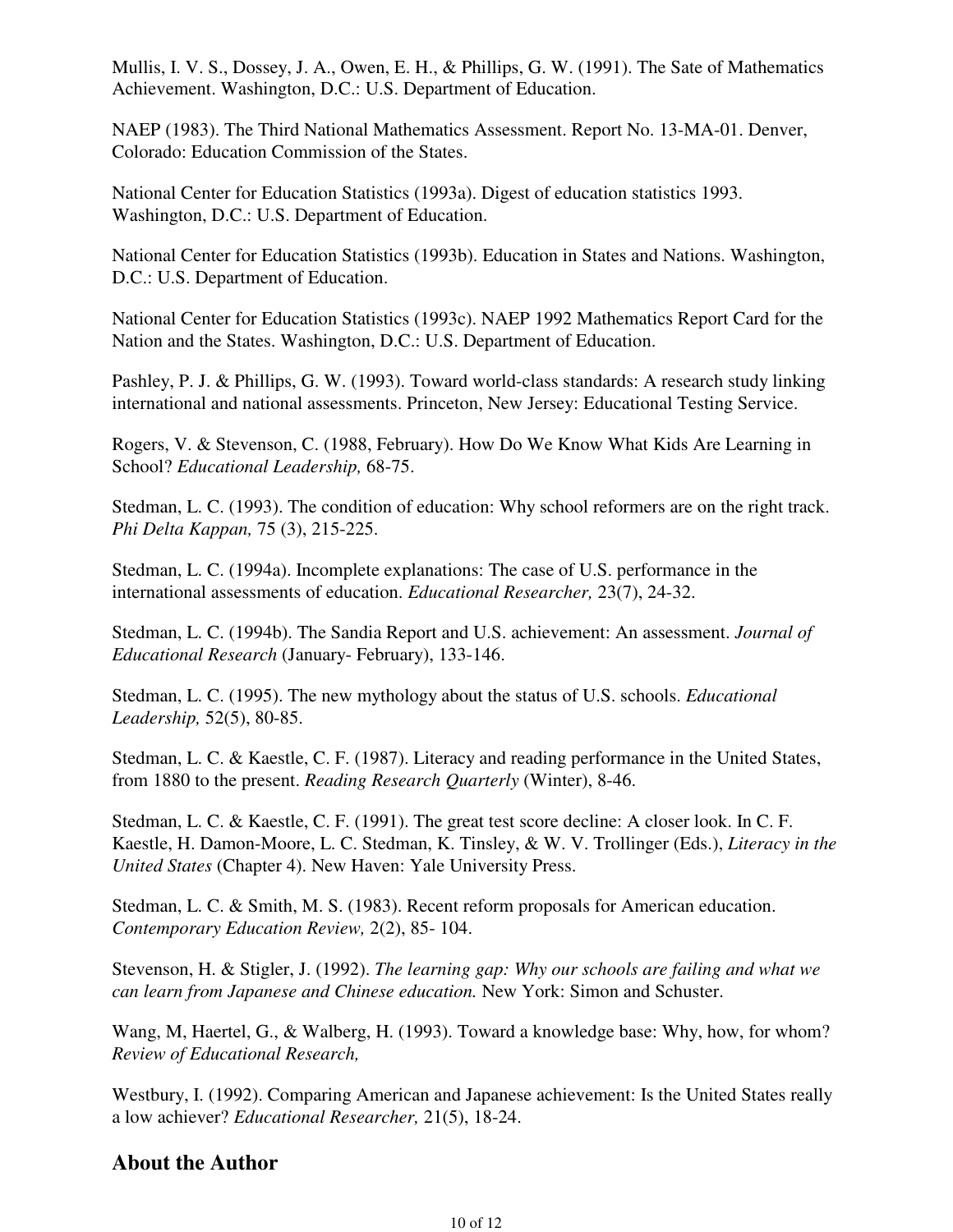#### **Lawrence C. Stedman**

#### stedman@binghamton.edu

Lawrence C. Stedman is Associate Professor of Education at the State University of New York at Binghamton. His Ph.D. is from the University of Wisconsin at Madison in Educational Policy Studies with a minor in Sociology. He has worked as a school district policy analyst, secondary school teacher, VISTA volunteer, and educational researcher. He has a keen interest in equal opportunity and school reform. His dissertation and early articles centered on effective schools research and the reform reports of the early 1980s. He has helped evaluate ESL, minority achievement, merit pay, and dropout intervention programs.

More recently, his research has focused on the general condition of education and its implications for policy-making. He has written articles on the test score decline, literacy trends, the international assessments, and the Sandia Report. He is currently investigating historical trends in students' and adults' general knowledge. It is the outgrowth of a book he helped author with Carl Kaestle and others on the history of the U.S. reading public (*Literacy in the United States: Readers and Reading Since 1880*, Yale University Press, 1991). This new research has been funded by a SUNY Faculty Research Grant and Fellowship and by a National Academy of Education Spencer Foundation post-doctoal fellowship.

#### **Copyright 1996 by the** *Education Policy Analysis Archives*

*EPAA* can be accessed either by visiting one of its several archived forms or by subscribing to the LISTSERV known as EPAA at LISTSERV@asu.edu. (To subscribe, send an email letter to LISTSERV@asu.edu whose sole contents are SUB EPAA your-name.) As articles are published by the *Archives*, they are sent immediately to the EPAA subscribers and simultaneously archived in three forms. Articles are archived on *EPAA* as individual files under the name of the author and the Volume and article number. For example, the article by Stephen Kemmis in Volume 1, Number 1 of the *Archives* can be retrieved by sending an e-mail letter to LISTSERV@asu.edu and making the single line in the letter read GET KEMMIS V1N1 F=MAIL. For a table of contents of the entire ARCHIVES, send the following e-mail message to LISTSERV@asu.edu: INDEX EPAA F=MAIL, that is, send an e-mail letter and make its single line read INDEX EPAA F=MAIL.

The World Wide Web address for the *Education Policy Analysis Archives* is http://seamonkey.ed.asu.edu/

*Education Policy Analysis Archives* are "gophered" in the directory Campus-Wide Information at the gopher server INFO.ASU.EDU.

To receive a publication guide for submitting articles, see the *EPAA* World Wide Web site or send an e-mail letter to LISTSERV@asu.edu and include the single line GET EPAA PUBGUIDE F=MAIL. It will be sent to you by return e-mail. General questions about appropriateness of topics or particular articles may be addressed to the Editor, Gene V Glass, Glass@asu.edu or reach him at College of Education, Arizona State University, Tempe, AZ 85287-2411. (602-965-2692)

#### **Editorial Board**

John Covaleskie *jcovales@nmu.edu* Andrew Coulson *andrewco@ix.netcom.com* Alan Davis *adavis@castle.cudenver.edu fetlerctc.aol.com*Mark E. Fetler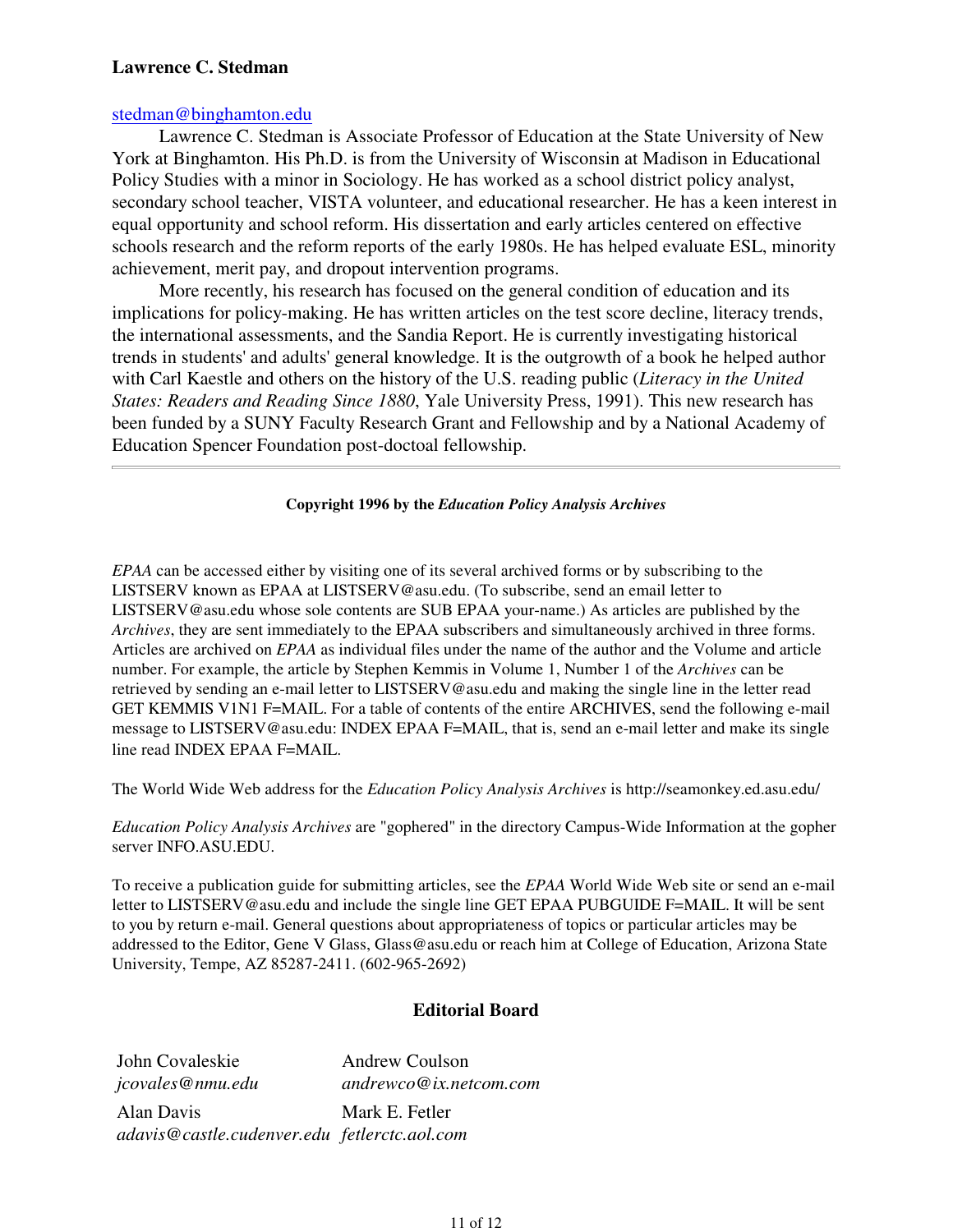Thomas F. Green *tfgreen@mailbox.syr.edu*

Arlen Gullickson *gullickson@gw.wmich.edu*

Aimee Howley *ess016@marshall.wvnet.edu u56e3@wvnvm.bitnet* Craig B. Howley

William Hunter *hunter@acs.ucalgary.ca*

Benjamin Levin *levin@ccu.umanitoba.ca*

Dewayne Matthews *dm@wiche.edu*

Les McLean *lmclean@oise.on.ca*

Anne L. Pemberton *apembert@pen.k12.va.us*

Richard C. Richardson *richard.richardson@asu.edu rud@sage.cc.purdue.edu*

Dennis Sayers *dmsayers@ucdavis.edu*

Robert Stonehill *rstonehi@inet.ed.gov* Alison I. Griffith *agriffith@edu.yorku.ca*

Ernest R. House *ernie.house@colorado.edu*

Richard M. Jaeger *rmjaeger@iris.uncg.edu*

Thomas Mauhs-Pugh *thomas.mauhs-pugh@dartmouth.edu*

Mary P. McKeown *iadmpm@asuvm.inre.asu.edu*

Susan Bobbitt Nolen *sunolen@u.washington.edu*

Hugh G. Petrie *prohugh@ubvms.cc.buffalo.edu*

Anthony G. Rud Jr.

Jay Scribner *jayscrib@tenet.edu*

Robert T. Stout *stout@asu.edu*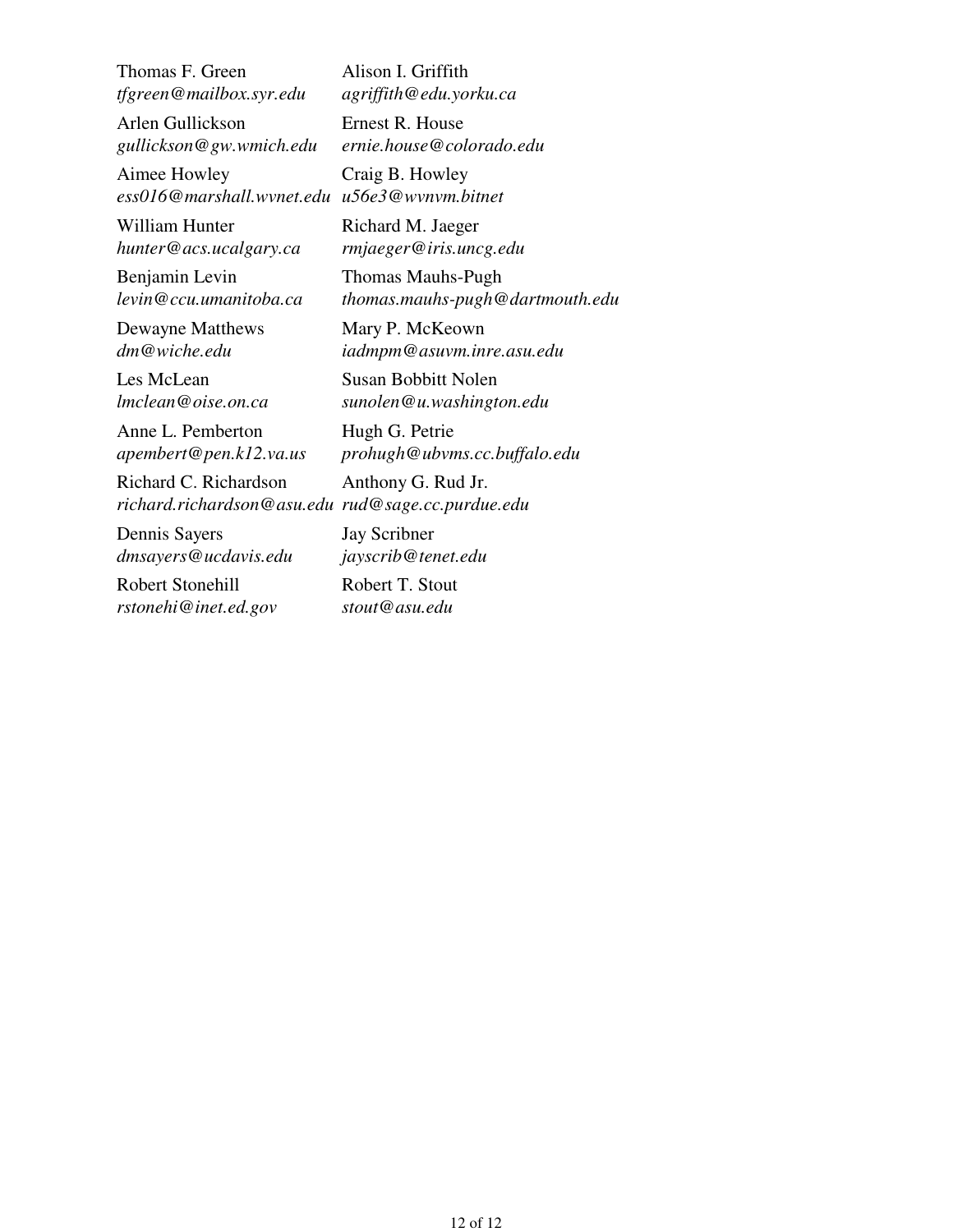## **Contributed Commentary on Volume 4 Number 1: Stedman** *The Achievement Crisis is Real: A Review of The Manufactured Crisis*

*11 April 1996*

# **Eugene Bartoo**

*ebartoo@CECASUN.UTC.EDU*

On April 10, 1996 Andrew Coulson wrote:

Like Berliner's 1993 EPAA paper, *The Manufactured Crisis* is a fanciful and selective romp through the data on public schooling. Anyone who is currently relying on or quoting this material will do themselves a great favor by reading Larry Stedman's recent detailed critique of their treatment of the academic achievement data (also published in the *Education Policy Analysis Archives*).

 OK, I haven't read B & B's book, but read Stedman I, B & B reply, and Stedman II. And Andrew's post. Some impressions:

**(1)** I suspect that many foreign students study more languages for longer periods than our students do, but I also think, as has been said by others here, that many foreign students get to use those languages more often and hence the language study takes. There are vast numbers of american students that have studied French for years and find themselves speechless when confronted with a French waiter. The opportunity and need to converse in another language is just not there and thus has an effect, I think, on the force of insisting on more rigor and time in learning languages. The argument that it broadens one's horizons may have been lost years ago.

**(2)** I am engaged in a project in a local private girls school. I sit in on a precalculus class of junior girls; very bright, quick, high achievers. They will do very well later; most will go to good schools; get good jobs; have good lives. This morning I asked them if any of them knew where the Pyrennes were [I read Stedman II last night; I mulled over the data on geography from the NAEP]. Only three girls knew where it was. I'm not sure I knew where it was when I was sixteen. They had geography as seventh graders - I imagine that that experience was more like "this is where Africa is". Is this a sobering finding?

 At my university we have one faculty member whose specialty is geography; one! In the teacher ed. program which I helped design some few years ago, we have a geography concentration for social science ed. folks. It has few majors; has had fewer graduates. They have trouble getting the courses; most are taught by adjuncts. For most people in the US, the closest thing they have ever gotten to geography was that yellow-bordered magazine that is popular at garage sales. I was not surprised at the findings of the NAEP. I don't know if that is something with which to be concerned.

**(3)** I think Stedman is basically right. We do have poor achievement. The achievement levels in this country have been poor forever. Most of our fellow citizens do not have a large store of knowledge as measured by the NAEP studies [or others like them]. Our children's achievement patterns are about what their parents' achievement patterns are. Perhaps the school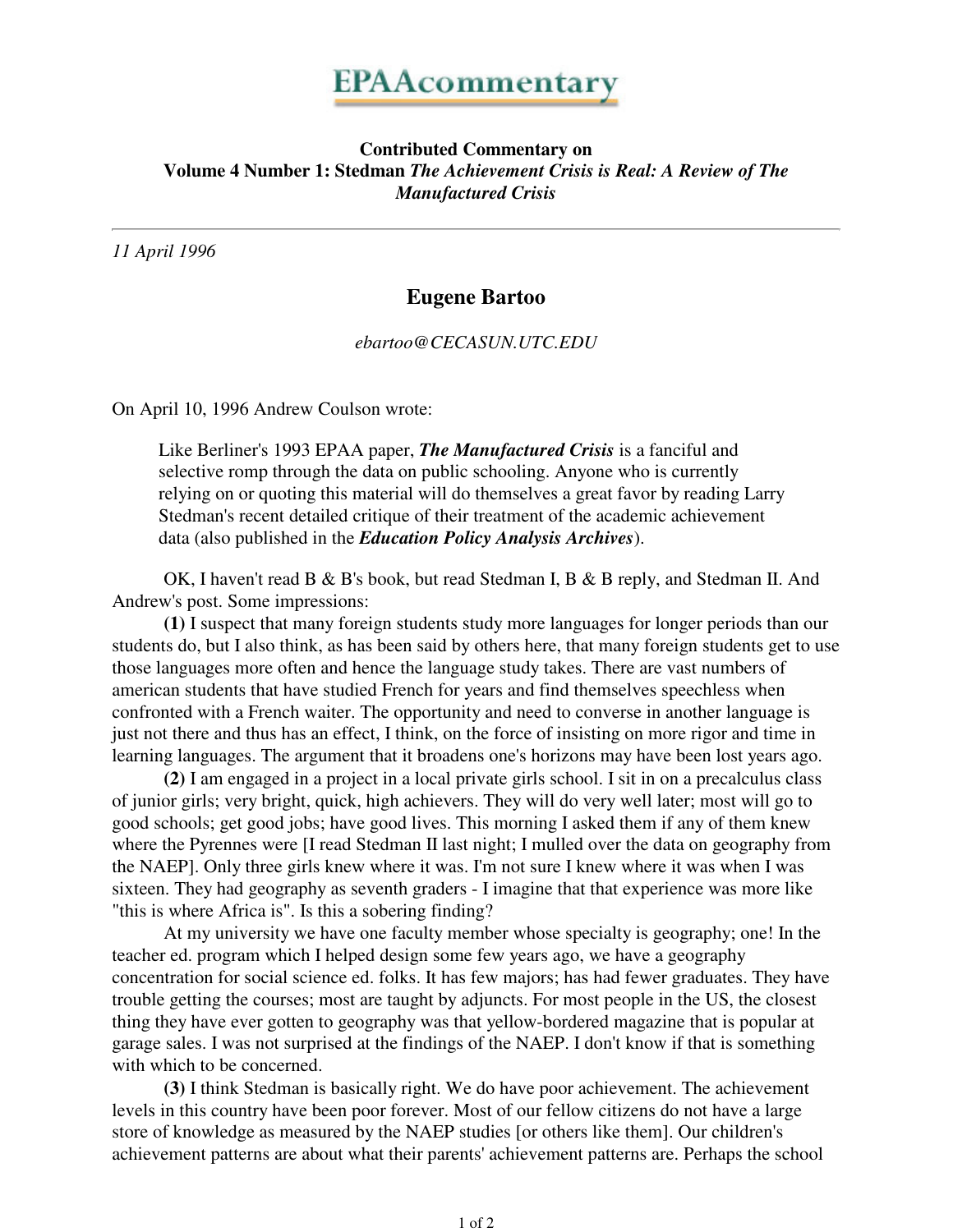is culpable, but I didn't get the sense that Stedman took that view.

**(4)** The SAT issue is basically not controversial anymore. There seems to be general agreement that those data have been stable for twenty some years; that earlier declines were due to a variety of factors, the largest percentage of variance being SES changes in test takers. And who cares?

**(5)** There has just been another summit on educational matters and the reaffirmations of the need for rigorous standards and assessment were given. Shanker concurred in his latest column, stating that it was time to take control of the content of the curriculum out of local hands. In some areas around here those are fightin' words.

 And so our dream is to raise ourselves by the bootstraps of our children so that, for example, those bright girls would know where the Pyrennes were [and I might know how to spell it]? Just some thoughts. Thanks for your indulgence.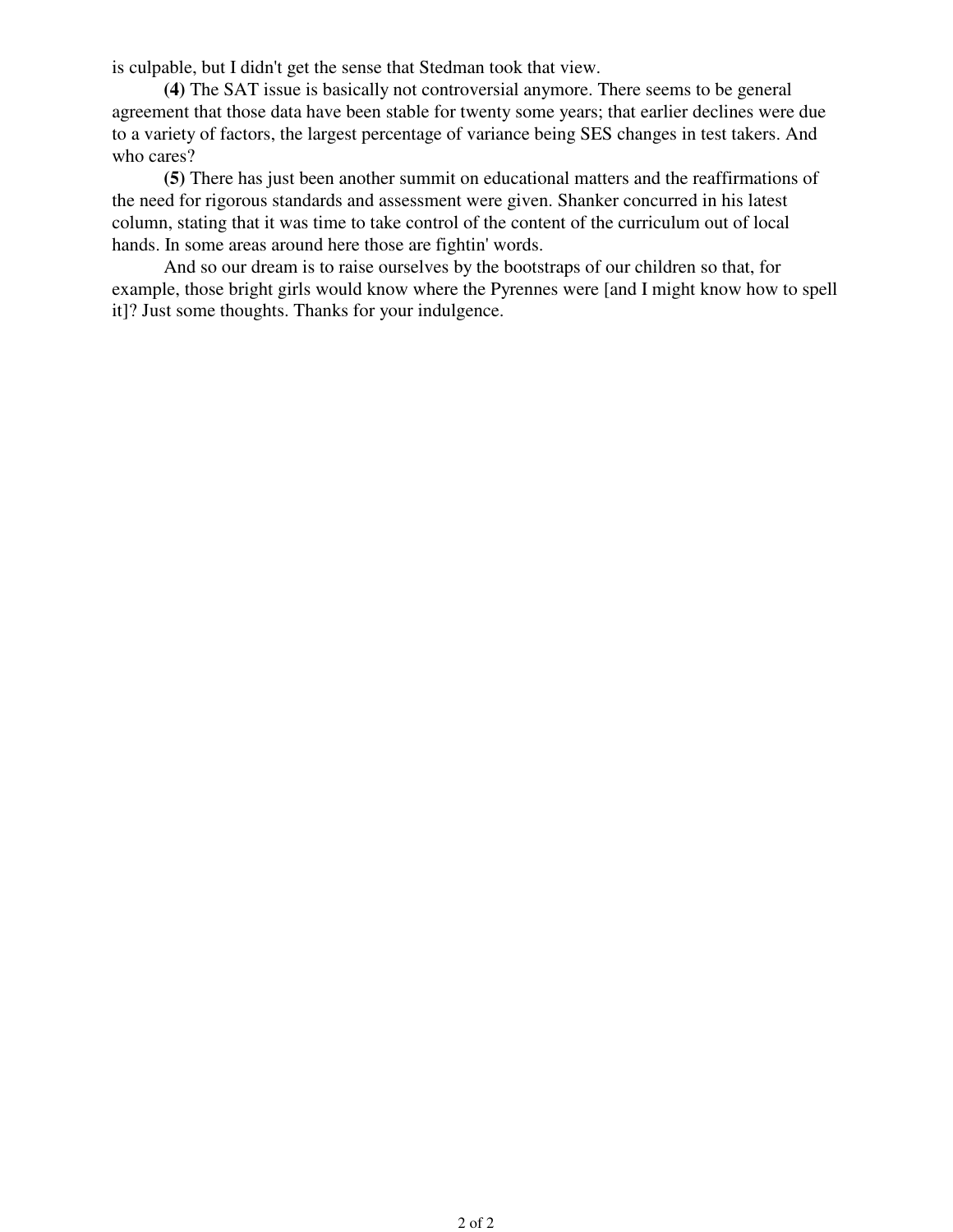## **Contributed Commentary on Volume 4 Number 1: Stedman** *The Achievement Crisis is Real: A Review of The Manufactured Crisis*

*10 April 1996*

# **John F. Covaleskie**

*JCOVALES@NMU.EDU*

It is good to see Andrew attacking public schools again.

If  $B \& B$  are somewhat selective in their presentation of evidence, they are no more than following the lead, if not to the extent, of those who have been unfairly attacking schools for the past two decades.

 As I understand the core of their argument, it is that there is much evidence that schools are doing a remarkably good job with an increasingly diverse population. To cite one example, SAT scores have been declining for some time, and this is pointed to as a failure of schools. However, disagreggated data show that scores are actually rising for all subgroups, while the decline is due to the expansion of the test-taking pool among those who score lower, and were previousl;y excluded. The central claims of B & B seems unrefuted: (1) schools are not perfect, and need to made better, but they are hardly failures as they are painted, and (2) to make the case that schools are failing requires ignoring a great deal of data, and (3) the media have been complicit with those who, for ideological reasons, oppose public funding of education, quite regardless of its success or failure.

 Opposition to public education is hardly a matter of evidence; never has been, probably never will be. Support for public education is the same. The issue is what, if anything we owe collectively to our children.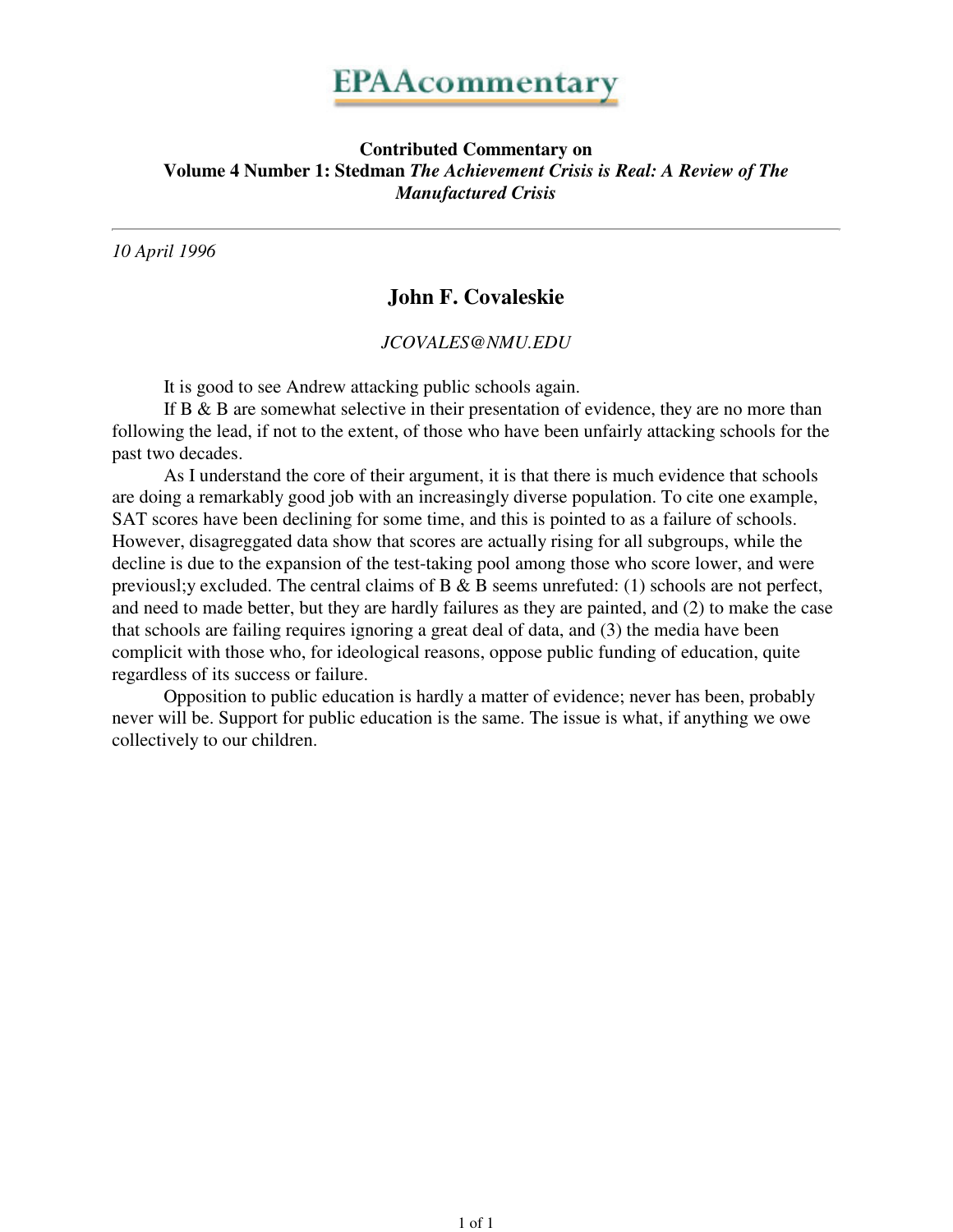### **Contributed Commentary on Volume 4 Number 1: Stedman** *The Achievement Crisis is Real: A Review of The Manufactured Crisis*

*10 April 1996*

# **Larry S. Bowen**

*lbowen@OSF1.GMU.EDU*

 In addition to what John Stone has contributed to this thread, I believe it important to recognize that heightened expectations for public education are at work in societal concern over our schools--a phenomenon that likely will persist and guarantee continuing frustration. And with over 2 million teachers in more than 15,000 school systems, criticisms of "the schools" and their teachers will vary enormously in validity.

 This is of course common sense, but it is oft lacking when looking for actions to deal with real and severe problems. Attempts to deal with glaring inequities in funding are too few, even within school districts where a PTA of one school purchases large numbers of computers and software while another in a poor neighborhood languishes. The general effects way of thinking about the process of education is terribly unfortunate, I believe, with both the layperson and educator unable to develop a differentiated way of thinking and approaching the state of schooling and all its complexities.

 In the Washington, D.C. area, for example, there is strong evidence re a number of large districts which are viewed as either "excellent" or "terrible" by the media and the public in general. Outstanding schools in a terrible district are rarely acknowledged (or even known about by most people, I'm persuaded in listening), and in at least one highly-praised district there is mediocrity that fits the mantra of how "schools are failing." Until we are willing to seriously deal with the inequities in public education in those schools that are lousy and with teachers of children who are not attaining functional literacy the issue of public education quality will not be adequately addressed.

 I would suggest that those who are concerned with achieving excellence for all learners in a given school system begin by asking what the inequities are and proceed with determining the particular problems of the setting and insist that those problems are the problems for the school division and community as a whole, necessitating a "village" response. But that is hard work, especially for those who have "made it" and believe theirs is theirs.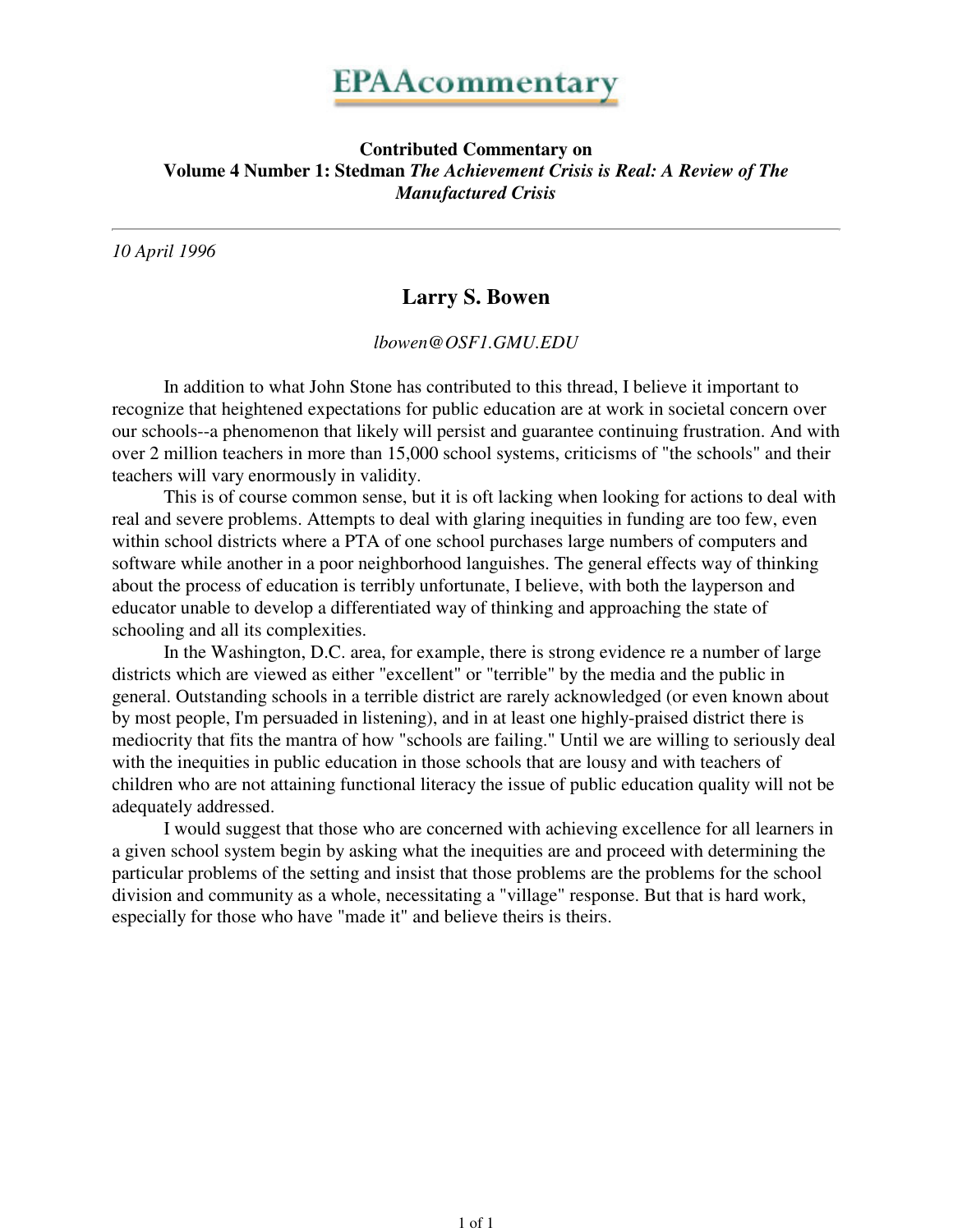## **Contributed Commentary on Volume 4 Number 1: Stedman** *The Achievement Crisis is Real: A Review of The Manufactured Crisis*

*10 April 1996*

# **Andrew Coulson**

*andrewco@IX.NETCOM.COM*

 Dan Cline takes me to task for including a personal anecdote in my recent post criticizing *The Manufactured Crisis*. In response, I'd just like to say: Good for you! I threw in that personal comment because, in my experience, it's true, and because I was interested in getting a debate going, but it does not play even a minor role in my overall verdict on *The Manufactured Crisis.*

 In my post I mentioned Larry Stedman's critique, and my own very brief assessment of their treatment of the IQ data and the comparative spending and efficiency data (neither of which Dan mentioned). I have also, independently from Larry, examined their achievement data and arguments. When I complete my review of their case I plan to incorporate it into a book I'm writing on school reform. I do not intend to include my personal opinions on the educational breadth of European vs. U.S. students unless I can provide some concrete, broad-based data to support them.

 Berliner and Biddle, however, saw no such need for empirical evidence in making their own claim about American students being more "broadly educated." They write, without even a token piece of supporting evidence, that:

By comparison then, American teenagers probably have more nonacademic interests and a wider knowledge base than do students from countries that stress narrow academic concerns (p52).

 They do not bother to prove that the emphasis on academic achievement enjoyed by other countries is indeed "narrow," nor do they bother to show that foreign students fail to enjoy all the same activities they list for American youth. The possibility that "narrow" concerns such as literature, history, geography, civics, might widen people's "knowledge base" also appears not to have occured to them.

 I trust that readers of *The Manufactured Crisis,* whether or not they like what B. & B. are saying, will be just as quick to discount their use of unsupported anecdote as Dan was to discount mine.

An aside on the "educational breadth" issue:

 This is such a vague term, and such a, well, "broad" concept, that I never would have initiated it myself if I were trying to make an international comparison. Still, since we're on the topic, I'll just address a few of Dan's comments on the subject.

 While I don't disagree with Dan's suggestion that learning second, third, or fourth languages is *to some degree* related to the child's environment, schooling is clearly a significant factor in Europe and in other regions, such as the Canadian province of Quebec. In Quebec it is eminently practical to become bi/multi-lingual, and schools generally teach whichever languages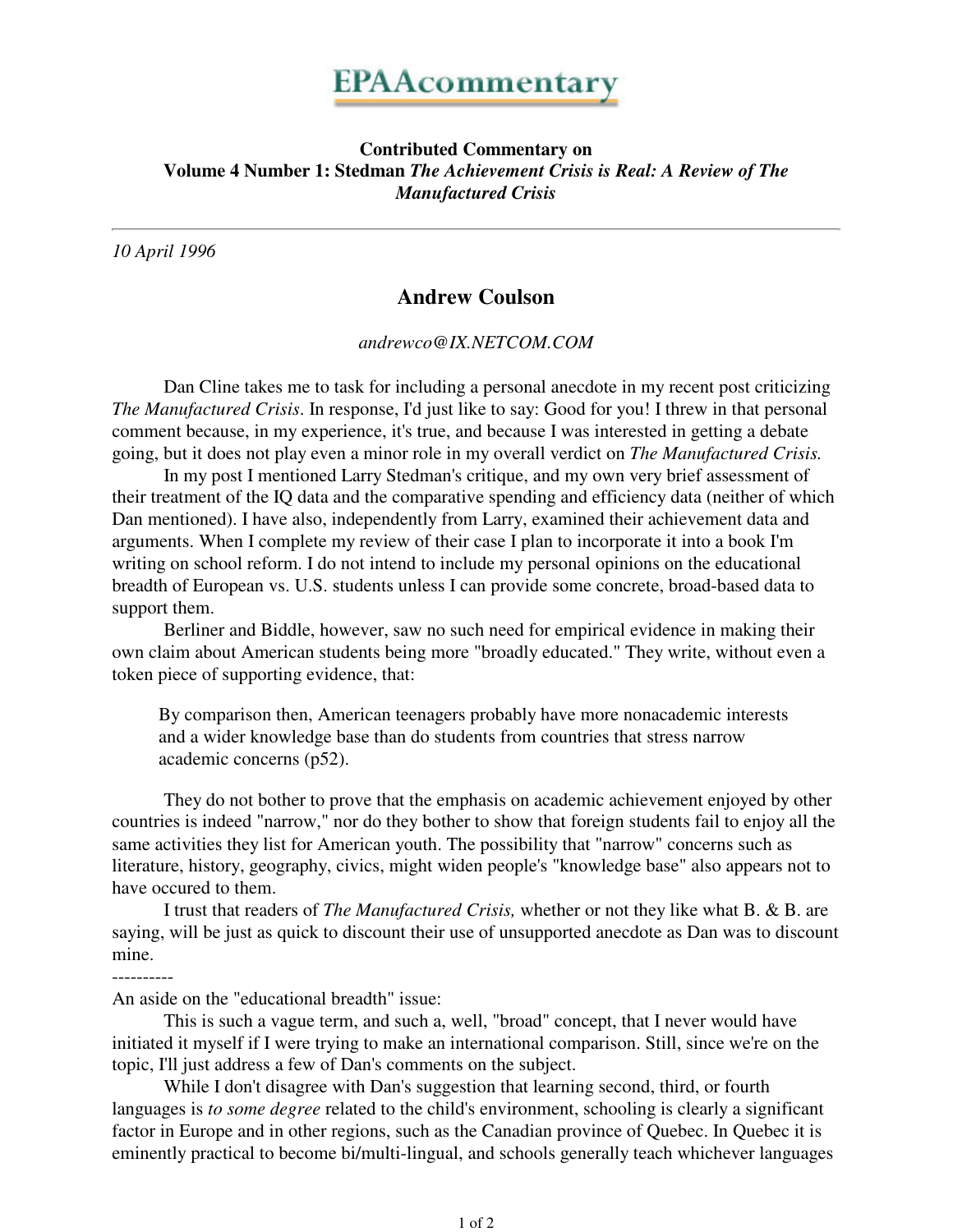(French or English or both) are not native to the student. Success seems to depend on how intensively the languages are taught, and how much use the student makes of them (in and out of school). According to the OECD (Education at a Glance, 1995), foreign language teaching in 15 European countries takes up an average of 13% of teaching time. This is second only to mathematics, at 16%. It ranges from a low of 9% to a high of 26%. According to the Digest of Education Statistics. (1993), U.S. students spend roughly 6.5% of their class time on foreign languages--half of the European average, and less than the lowest rate of the 15 European countries studied by the OECD. Of course it remains to be argued that foreign languages add to one's "breadth" of knowledge, but I think that case can fairly easily be made.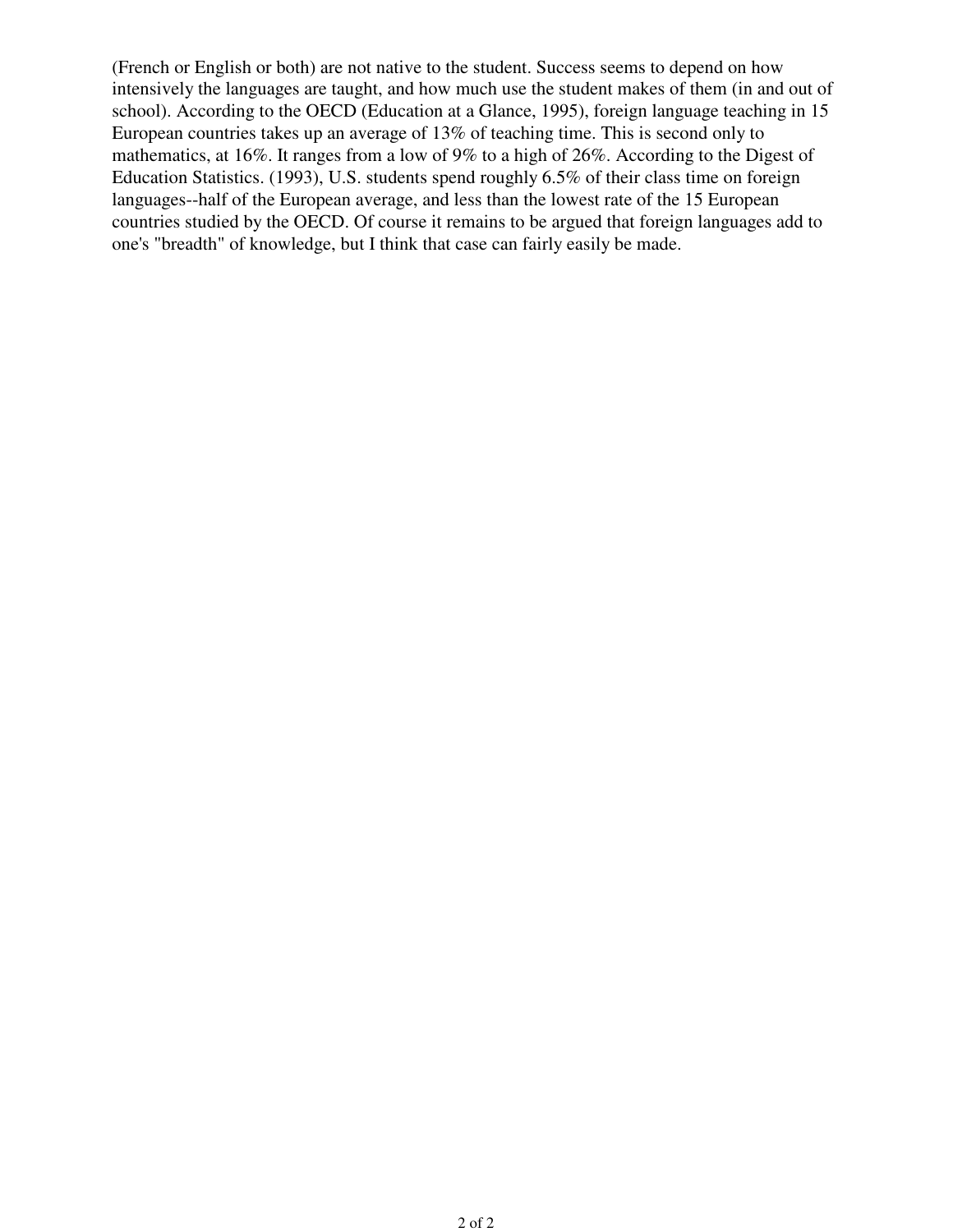## **Contributed Commentary on Volume 4 Number 1: Stedman** *The Achievement Crisis is Real: A Review of The Manufactured Crisis*

*10 April 1996*

# **John Stone**

#### *STONEJ@EDUSERV.EAST-TENN-ST.EDU*

On April 9, 1996 Dan Cline wrote:

However, I think responses to these works by policy analysts and scholars of whatever pursuasion, even the critics of the schools among them, should perhaps rise above conclusions based just on hunches derived from personal encounters. (snip)

I am not sure whether Berliner & Biddle were making an empirical knowledge claim or a simple assertion that American students are more broadly educated, but in either case, an examination of the claim or assertion is more enlightened by empirical evidence, rather than recitation of impressions from personal encounters alone - the latter can certainly lead to hypotheses to be subjected to empircal test.

 I agree that we need to go beyond personal experience in assessing this issue, but on this list, I see arguments buttressed by personal experience almost daily. Andrew does not need me to defend him but I am confident that he could have been much more specific and data based about Berliner & Biddle.

 There is a mountain of credible empirical evidence that points in the opposite direction from Berliner & Biddle. Their claim that the larger public's perception of the schools is the product of a conspiracy or right wing extremism or mere bad publicity is preposterous. I agree with Andrew that Berliner & Biddle are doing the cause of public education no favor by trying to dismiss its critics and their arguments.

 I know that the criticisms, the unflattering studies, and the negative reports in the media are distasteful--especially to people who are working hard to do what they feel is the right thing. However, as one who follows that which is being said in the larger public arena, I think we of the education community will either have to move in the direction of that which the public wants or progressively be replaced. People who are as committed to public education as Al Shanker have been saying the same thing for years. Professor Stedman's refutation of Berliner & Biddle may be painful to contemplate but if it moves us to confront reality rather than quibbling about its existence, he has, in my opinion, done us a great favor.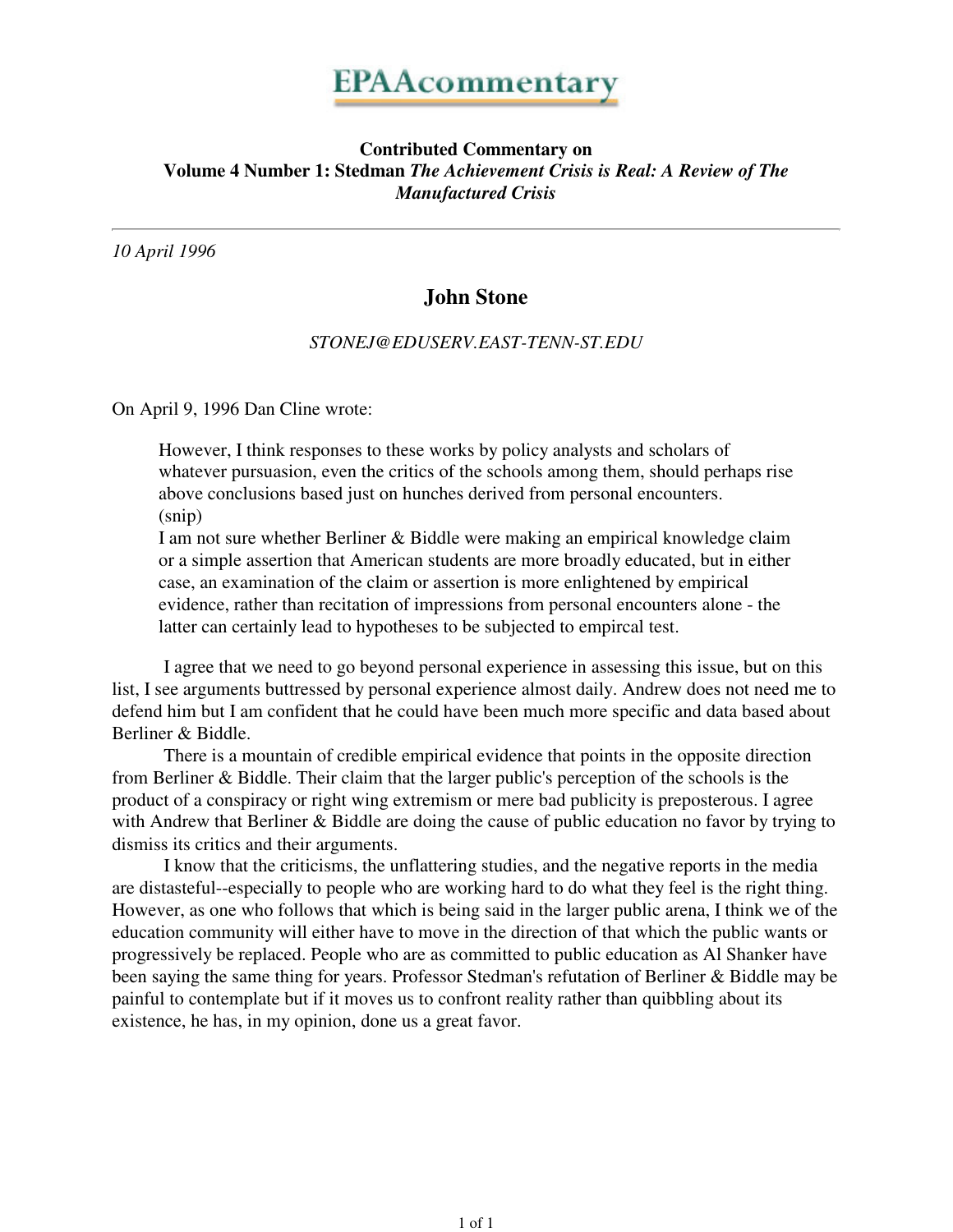### **Contributed Commentary on Volume 4 Number 1: Stedman** *The Achievement Crisis is Real: A Review of The Manufactured Crisis*

*9 April 1996*

## **Dan Cline**

*DHC@PAWNEE.ASTATE.EDU*

 Berliner & Biddle have taken some heavy hits for the Manufactured Crisis and for their response to Stedman's first response to the book. His second response, "Respecting the evidence..." is apparently being received on this list as a balanced and correct refutation of the major claims made by Berliner & Biddle and I suppose it is -- it is certainly a significant and thoughtful contribution on its own. However, I think responses to these works by policy analysts and scholars of whatever pursuasion, even the critics of the schools among them, should perhaps rise above conclusions based just on hunches derived from personal encounters.

 Andrew Coulson, for example, characterizes as "unsupported" and "far fetched" Berliner & Biddle's contention that American students are more broadly educated than their foreign counterparts based on his observation that in "personal travels" in Europe, "it is common to encounter high school and college students who speak two, three or even four languages fluently" and are well versed in international events (by what measure, not stated). As long as we are on personal experience, I was raised in the Dakotas speaking German, English and Russian, as were my mother and her sixteen brother and sisters, out of economic necessity -- farmers couln't do business with farmers and businesses from other communities in the area who spoke other languages unless they were conversant in those languages. Since none of them (myself being the exception) attended school beyond the eighth grade, I wonder to what extent being multilingual is a measure of being "broadly educated." I wonder if being multilingual in Europe isn't more a function of close proximity of nations (like New York and Pennsylvania) and ready access to television broadcasts in many languages rather than a function of curriculum in the schools.

 I am not sure whether Berliner & Biddle were making an empirical knowledge claim or a simple assertion that American students are more broadly educated, but in either case, an examination of the claim or assertion is more enlightened by empirical evidence, rather than recitation of impressions from personal encounters alone--the latter can certainly lead to hypotheses to be subjected to empirical test.